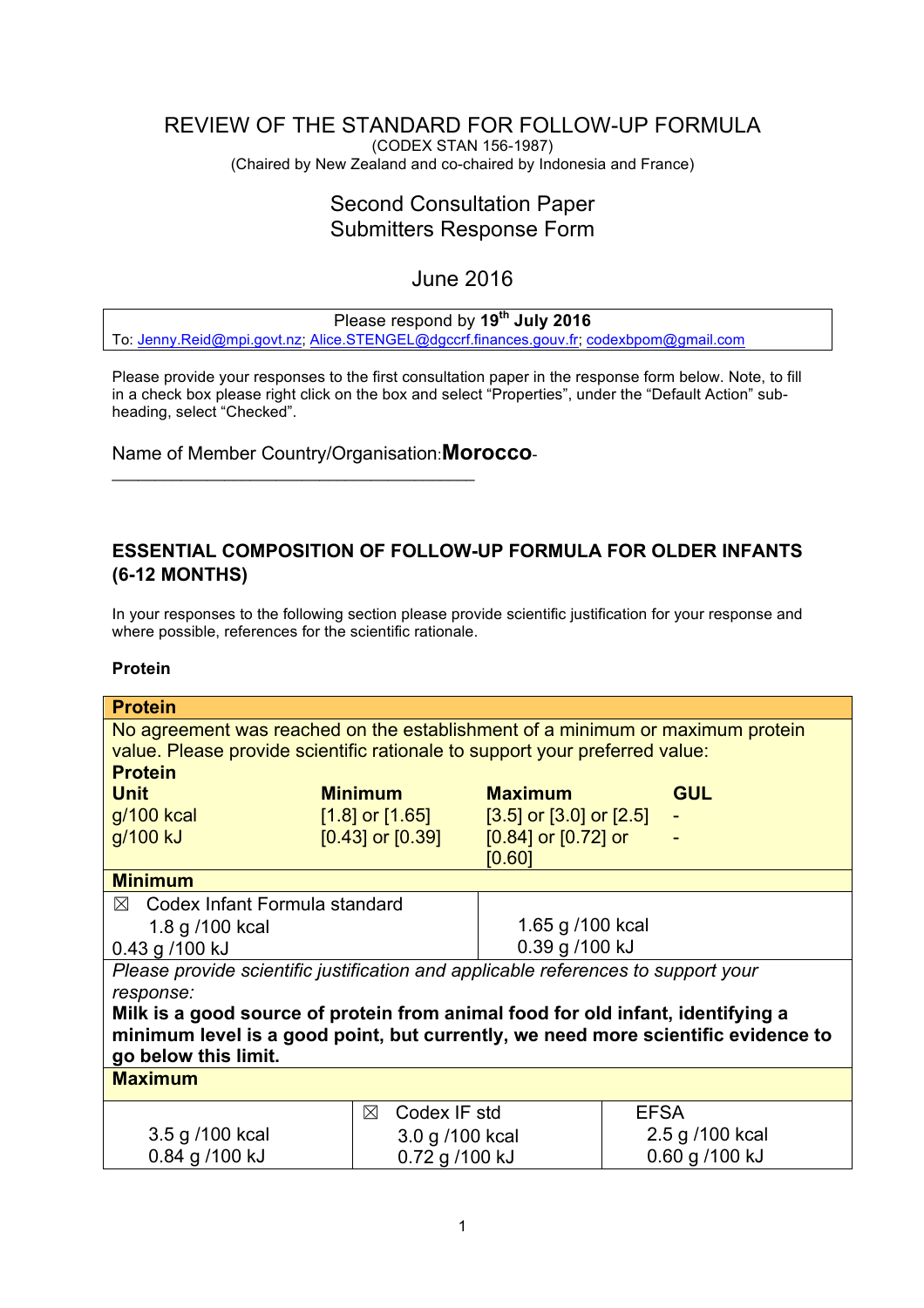*Please provide scientific justification and applicable references for your response:* **Obesity for under 5 years children is a problem in developed and developing countries, with many sociocultural and environmental factors, and the introduction of appropriate complementary food to fight against it, is still challengingin many countries. Thus, current scientific evidences tend to lower proteins intake, but at this level of scientific evidences, we are suggesting less dramatic decrease.**

# **Footnote 3**

Refers to the requirements of essential and semi-essential amino acids in follow-up formula:

 $3$ For an equal energy value the formula must contain an available quantity of each essential and semi-essential amino acid at least equal to that contained in the reference protein (breast milk as defined in Annex I); nevertheless for calculation purposes the concentrations of tyrosine and phenylalanine may be added together and the concentrations of methionine and cysteine may be added together.

At present the draft standard does not contain an Annex I, please indicate whether you support inserting Annex I of the Codex Standard for Infant Formula of if you consider that further work is required.

 $\Box$  insert Annex I (or refer) to the Codex Standard for Infant Formula

 $\boxtimes$  review the levels contained within the Codex Standard for Infant Formula.

*If you consider that a review is required, please indicate the basis for this review.* **In term of essential and semi-essential aa, infant and old infant don't have the same need**

# **Footnote 6**

The majority of the eWG supported retaining elements of footnote 6. [<sup>6)</sup>Follow-up formula based on <del>non-hydrolysed</del>intact milk protein containing [less than 2 1.65 to 1.8 g protein/100 kcall and follow-up [formula based on hydrolysed protein [containing less than 2.25 g] protein/100 kcal] should be clinically evaluated

Regarding formulas based on **hydrolysed** protein, please state whether you think that all, or only those containing less than [2.25 g/100 kcal] should be clinically evaluated.

- $\boxtimes$  All formulas based on hydrolysed protein should be clinically evaluated
- $\Box$  Formulas based on hydrolysed protein containing less than 2.25 g/100 kcal should be clinically evaluated

*Please provide justification for your response.*

**Formula based on hydrolysed protein is given for some specific medical indications, always, the formula is evaluated (whatever is its' protein level) to support the medical indication and the safe use, but there is no need to evaluate all formulas twice, if the formula exist in 2 presentations for infant and old infantand has been evaluated for infant, we don't need other evaluation for old infant (Normally it is not the case for these products, which always exist in one option suitable for both ages, but, it is the case only for some and rare partially hydrolysed formula, which are not included in this proposal)** 

Regarding formulas based on **intact/non-hydrolysed** protein please note that your responses to these questions do not imply that you support a minimum of 1.8 g/100 kcal or 1.65 g/100 kcal. They will be used to refine the wording in square brackets if the eWG cannot come to agreement on a minimum value.

Please state whether you support the proposal to amend the reference these types of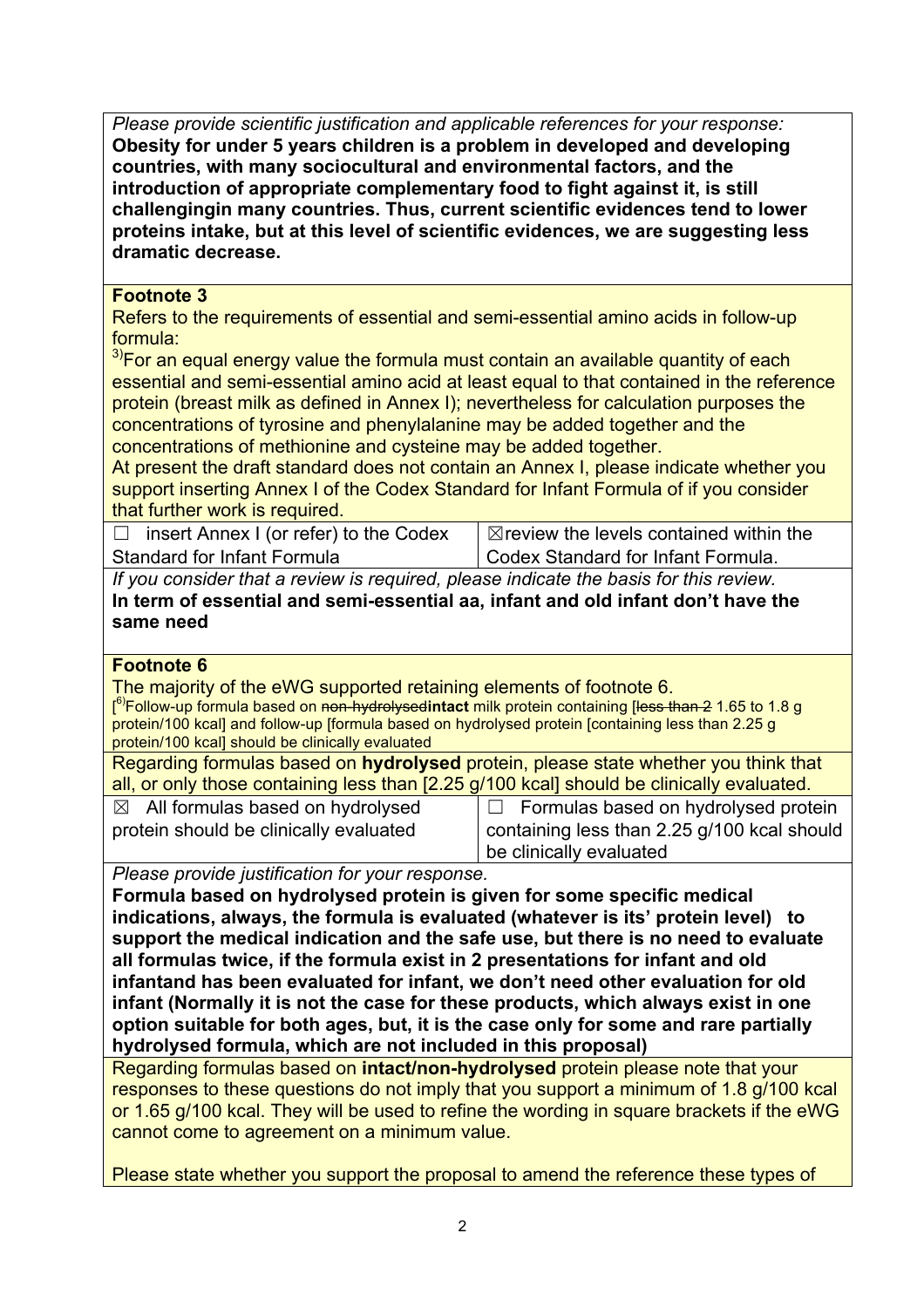| formulas to intact milk protein.                                                                                                                                                                                                                                                                                                                                                                                                                                                      |                                                                                         |                |                                                                                                                                      |  |
|---------------------------------------------------------------------------------------------------------------------------------------------------------------------------------------------------------------------------------------------------------------------------------------------------------------------------------------------------------------------------------------------------------------------------------------------------------------------------------------|-----------------------------------------------------------------------------------------|----------------|--------------------------------------------------------------------------------------------------------------------------------------|--|
| intact milk protein<br>$\boxtimes$                                                                                                                                                                                                                                                                                                                                                                                                                                                    |                                                                                         |                | non-hydrolysed milk protein                                                                                                          |  |
| Please provide justification for your response.<br>Because hydrolysed protein refers to industrial process in for specific medical<br>situation, and the denomination should refer to the normal situation which is<br>having intact protein in milk.                                                                                                                                                                                                                                 |                                                                                         |                |                                                                                                                                      |  |
| Regardless of the minimum protein level agreed to in Section 3.1, do you think that<br>clinical evaluation would be required forany formulas based on intact/non-hydrolysed<br>milk protein?                                                                                                                                                                                                                                                                                          |                                                                                         |                |                                                                                                                                      |  |
| Yes, all formulas<br>containing 1.65-1.8 g/100<br>kcal require clinically<br>evaluation                                                                                                                                                                                                                                                                                                                                                                                               | Yes, all formulas<br>containing 1.65-2.0 g/100<br>kcal require clinically<br>evaluation |                | $\times$<br>no requirements for<br>clinical evaluation of non-<br>hydrolysed formulas would<br>be required at 1.65-1.8<br>g/100 kcal |  |
| Please provide justification for your response.<br>Considering the fact that these products are for old infants, who are having<br>complementary food, and considering that we have to give safe amount of food to<br>normal population, we shouldn't have to evaluate the under 1.65 g/100 Kcal<br>protein of all formula (if we choose this marge), otherwise we are suggesting<br>giving products at nutritional risk, no suitable to the nutritional need to these<br>population. |                                                                                         |                |                                                                                                                                      |  |
| If the eWG and Committee supported adoption of a minimum of 1.65 g/100 kcal for<br>formula based on intact/non-hydrolysed milk protein, do you support the<br>recommendation that the minimum protein level which requires clinical evaluation is<br>placed in the footnote, rather than in the table? See Error! Reference source not<br>found.above                                                                                                                                 |                                                                                         |                |                                                                                                                                      |  |
| Yes                                                                                                                                                                                                                                                                                                                                                                                                                                                                                   |                                                                                         | <b>No</b><br>⊠ |                                                                                                                                      |  |

# **Vitamin K**

| <b>Vitamin K</b>                                                                                                                                                                                                                                                  |                |                |            |
|-------------------------------------------------------------------------------------------------------------------------------------------------------------------------------------------------------------------------------------------------------------------|----------------|----------------|------------|
| The Chairs propose that the following drafting of vitamin K requirements for<br>follow-up formula for older infants is recommended for adoption by the<br>Committee:                                                                                              |                |                |            |
| <b>Vitamin K</b>                                                                                                                                                                                                                                                  |                |                |            |
| <b>Unit</b>                                                                                                                                                                                                                                                       | <b>Minimum</b> | <b>Maximum</b> | <b>GUL</b> |
| mg/100 kcal                                                                                                                                                                                                                                                       | 4              |                | 27         |
| mg/100 kJ                                                                                                                                                                                                                                                         |                |                | 6.5        |
| We confirm our agreement<br>The key steps to ensure adequate vitamin k status of children is to give<br>vitamin K at birth, and to optimize dietary intake throughout early life.<br>Because there is no sensitive Indicators for estimating the requirements for |                |                |            |

**Because there is no sensitive Indicators for estimating the requirements for vitamin K, and lack of information on the bioavailability of dietary vitamin K in this age group, decreasing vitamin k could put infants at risk of bleeding, this risk increases in case of antibiotic treatment, diarrhea, malabsorption or under nutrition…In many countries, the oral Vit K supplementation**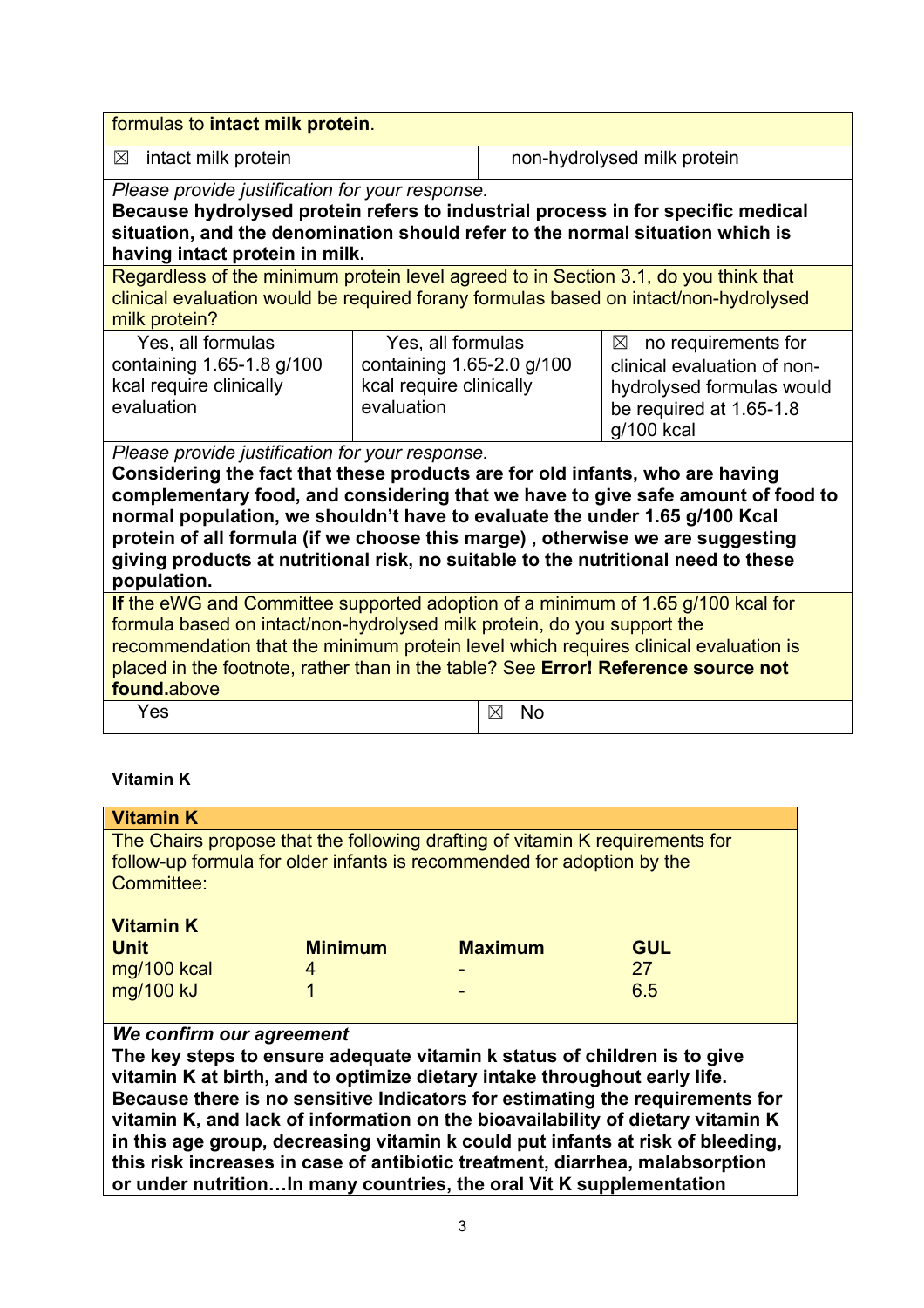**during the first 3 months is not a part of the national programme for the breastfeed children and it is not stressed by these programme (as it is the case for vit A or D), it is always more a recommendation of pediatricians and scientific nutrition committees.** 

## **Vitamin C**

| <b>Vitamin C</b>                                                                                                                                                                            |                  |                                  |            |
|---------------------------------------------------------------------------------------------------------------------------------------------------------------------------------------------|------------------|----------------------------------|------------|
| No eWG consensus was reached on the establishment of a minimum vitamin C value.                                                                                                             |                  |                                  |            |
| Based on the eWG responses, please provide rationale to support your preferred value                                                                                                        |                  |                                  |            |
| in square brackets:                                                                                                                                                                         |                  |                                  |            |
| Vitamin C <sup>15)</sup>                                                                                                                                                                    |                  |                                  |            |
| <b>Unit</b>                                                                                                                                                                                 | <b>Minimum</b>   | <b>Maximum</b>                   | <b>GUL</b> |
| mg/100 kcal                                                                                                                                                                                 | [10]<br>[4]      |                                  | $70^{16}$  |
| mg/100 kJ                                                                                                                                                                                   | $[2.5]$ $[0.96]$ |                                  | $17^{16}$  |
| <sup>15)</sup> expressed as ascorbic acid                                                                                                                                                   |                  |                                  |            |
| <sup>16)</sup> This GUL has been set to account for possible high losses over shelf-life in liquid                                                                                          |                  |                                  |            |
| formulas; for powdered products lower upper levels should be aimed for.                                                                                                                     |                  |                                  |            |
| <b>Minimum levels</b>                                                                                                                                                                       |                  |                                  |            |
| $\boxtimes$ Codex IF Standard                                                                                                                                                               |                  | <b>EFSA</b><br>$\vert \ \ \vert$ |            |
| 10 mg/100 kcal                                                                                                                                                                              |                  | 4 mg/100 kcal                    |            |
| 2.5 mg/100 kJ                                                                                                                                                                               |                  | 0.96 kJ/100 kcal                 |            |
| Taking a precautionary approach and                                                                                                                                                         |                  |                                  |            |
| aligned with the Codex Infant Formula                                                                                                                                                       |                  |                                  |            |
| Standard                                                                                                                                                                                    |                  |                                  |            |
| Please provide your preferred response: There is no evidence for vitamin C deficiency when it is                                                                                            |                  |                                  |            |
| considered through the scurvy data. Thus, the minimum level could be reduced as proposed by                                                                                                 |                  |                                  |            |
| EFSA. But tacking into account the balance between the impact of the decreasing of the Vit C<br>during the shelf life, on the prevalence of inadequate intake among older infants and young |                  |                                  |            |
| children in different countries, Morocco suggest the alignment with Codex IF standard.                                                                                                      |                  |                                  |            |
|                                                                                                                                                                                             |                  |                                  |            |

**Zinc**

| <b>Zinc</b>                                                                            |                |                |                                                                                          |
|----------------------------------------------------------------------------------------|----------------|----------------|------------------------------------------------------------------------------------------|
|                                                                                        |                |                | Based on the views of the eWG and evidence provided, the Chairs propose the following    |
|                                                                                        |                |                | drafting of zinc requirements for follow-up formula for older infants is recommended for |
| adoption by the Committee                                                              |                |                |                                                                                          |
| <b>Zinc</b>                                                                            |                |                |                                                                                          |
| <b>Unit</b>                                                                            | <b>Minimum</b> | <b>Maximum</b> | <b>GUL</b>                                                                               |
| mg/100 kcal                                                                            | 0.5            |                | 1.5                                                                                      |
| mg/100 kJ                                                                              | 0.12           |                | 0.36                                                                                     |
| $20$ For Follow-up formula based on soy protein isolate a minimum value of 0.75 mg/100 |                |                |                                                                                          |
| kcal (0.18 mg/100 kJ).                                                                 |                |                |                                                                                          |
| Agree with this proposal                                                               |                |                |                                                                                          |
| Agree with the chair's proposal which are in line with the scientific evidence and     |                |                |                                                                                          |
| we could avoid the technical constraints by maintaining the GUL at 1.5.                |                |                |                                                                                          |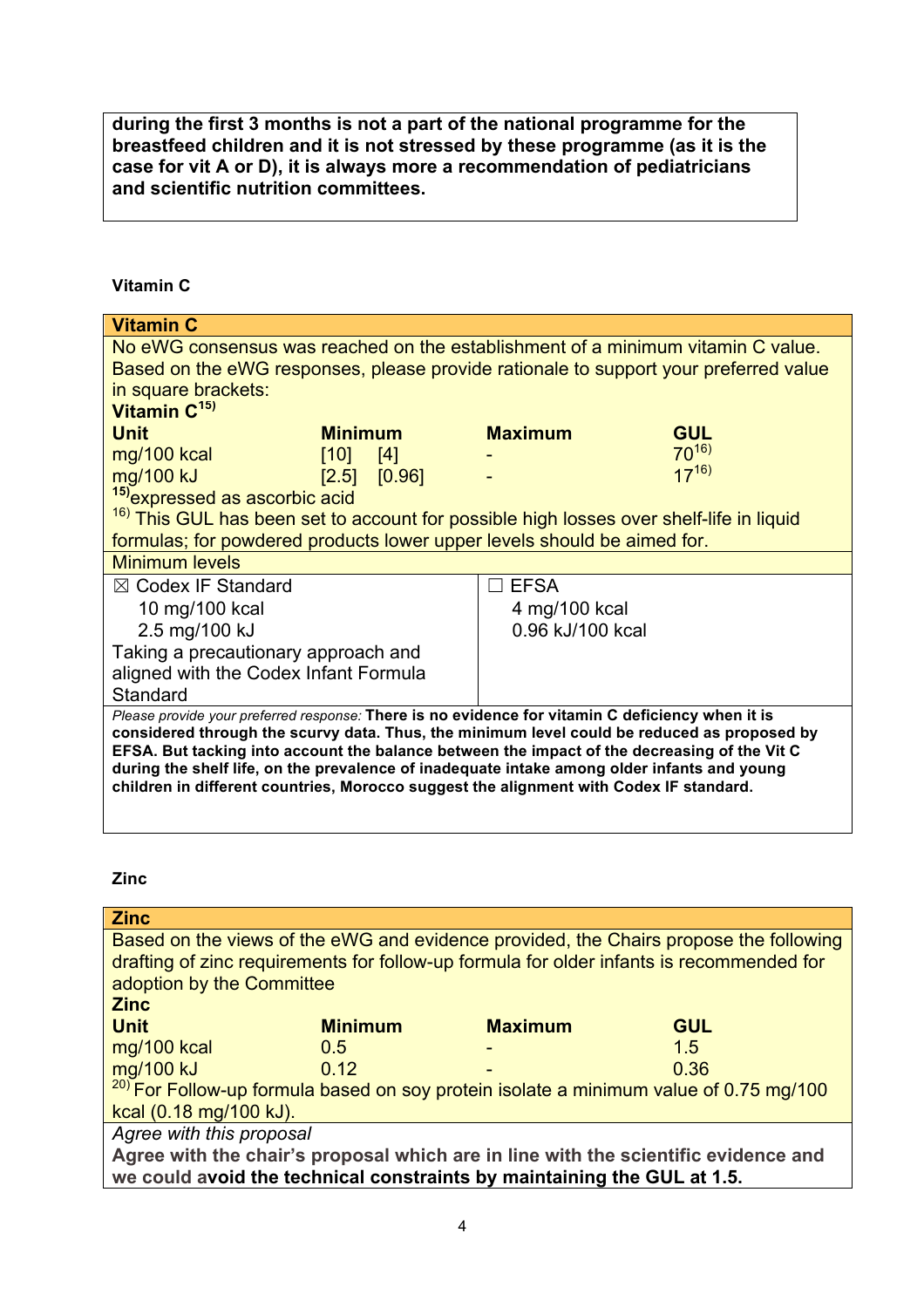**As EFSA recommended a minimum zinc value for formula based on soy protein isolate that was 1.5 times that of milk protein based formula, we keep a minimum value of 0.75 mg/100 Kcal.**

## **Optional Ingredients: DHA**

| Docosahexaenoic acid (DHA)                                                                                                                                                                                                                                                                                                                     |                |                |            |
|------------------------------------------------------------------------------------------------------------------------------------------------------------------------------------------------------------------------------------------------------------------------------------------------------------------------------------------------|----------------|----------------|------------|
| No consensus was reached on the need for a minimum level, as a compromise could<br>you accept that a statement is included in the footnote stating that national authorities<br>can establish minimum requirements for the optional addition of DHA at their discretion.<br><b>Docosahexaenoic</b>                                             |                |                |            |
| accid <sup>21</sup>                                                                                                                                                                                                                                                                                                                            | <b>Minimum</b> | <b>Maximum</b> | <b>GUL</b> |
| <b>Unit</b><br>0.5<br>$[-]$ or $[0.3]$<br>% fatty acids<br><sup>21)</sup> If docosahexaenoic acid (22:6 n-3) is added to follow-up formula, arachidonic acid<br>(20:4 n-6) contents should reach at least the same concentration as DHA. The content of<br>eicosapentaenoic acid (20:5 n-3), which can occur in sources of LC-PUFA, should not |                |                |            |
| exceed the content of docosahexaenoic acid. Competent national and/or regional                                                                                                                                                                                                                                                                 |                |                |            |
| authorities may deviate from the above conditions, as appropriate for the nutritional                                                                                                                                                                                                                                                          |                |                |            |
| needs.                                                                                                                                                                                                                                                                                                                                         |                |                |            |
| $\boxtimes$ Yes                                                                                                                                                                                                                                                                                                                                |                | No             |            |
| As it is an optional ingredient, we agree with this compromise, giving the<br>minimum level of 0.3% as indication and the GUL, and the flexibility to the                                                                                                                                                                                      |                |                |            |

**National authority as suggested.**

# **Optional Ingredients: L(+) lactic acid producing cultures**

#### **Optional addition L(+) lactic acid producing cultures**

[3.3.2.4 Only L(+) lactic acid producing cultures may be used]

Several eWG members noted there are two purposes for the addition of L(+) lactic acid producing cultures referring to both the acidification of formula and supplementation with probiotics.

Please indicate if you consider that the sub-Section 3.3.2.4 (Optional ingredients) should refer to one, or both types of addition.

| $\boxtimes$ Two purposes:    | $\Box$ For the purpose of                                                                                                                                                                                                            | $\Box$ For the purpose of |
|------------------------------|--------------------------------------------------------------------------------------------------------------------------------------------------------------------------------------------------------------------------------------|---------------------------|
| acidification of formula and | acidification of formula                                                                                                                                                                                                             | supplementing with        |
| supplementation with         | only. Contains minimal                                                                                                                                                                                                               | probiotics only           |
| probiotics                   | amounts of viable bacteria.                                                                                                                                                                                                          |                           |
|                              | $\blacksquare$ . The contract of the contract of the contract of the contract of the contract of the contract of the contract of the contract of the contract of the contract of the contract of the contract of the contract of the |                           |

*Because there are some products compatible with both options on the market, and we shouldn't ignore any of them* 

If you consider that standard should allow for both types of addition, please indicate if you think that this should be captured within 3.3.2.4, or as two separate clauses within the Optional Ingredients Section (Section 3.3.2).

**To gather all optional ingredients together, In our view, this should be captured as two separate clauses within the Optional IngredientsSection** (Section 3.3.2).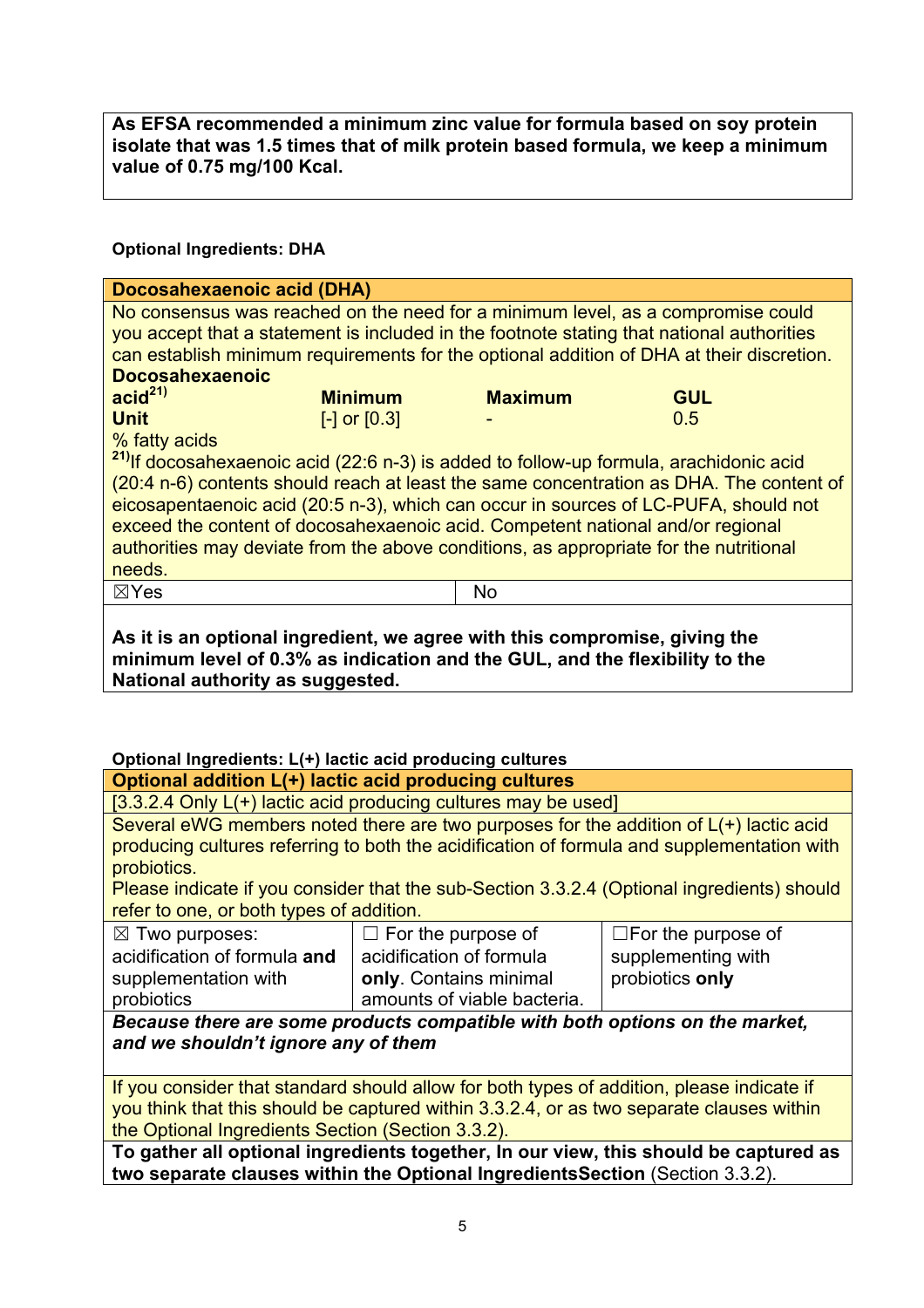Based on your response above, and considering that principles for optional addition of ingredients (3.3.2.1 and 3.3.2.2) apply, do you consider that any of the following additional concepts need to be included in any proposed amended wording, please tick all that apply.

 $\boxtimes$  The safety and suitability of the addition of strains shall be demonstrated by generally accepted scientific evidence

 $\boxtimes$  Follow-up formula prepared ready for consumption must contain significant amounts of the viable bacteria

 $\boxtimes$  For the purpose of producing acidified formulas

 $\boxtimes$  Non-pathogenic lactic acid cultures may be used

**OR**

 $\boxtimes$  No additional wording is required. Alignment with the Codex Infant Formula Standard *Please provide justification for your response and any proposed draft text*:

*The objective is to remind all the important specificities currently required for the probiotics* **To ensure the safety and security of this adjunction in the FUF***and we we tick that proposal:*☒ **For the purpose of producing acidified formulas,** *to underline the purpose of the option 1* 

# **ESSENTIAL COMPOSITION OF FOLLOW-UP FORMULA FOR OLDER YOUNG CHILDREN (12-36 MONTHS)**

# **Proposed approach**

# **Mandatory (core) composition**

Do you support the approach taken for determining the mandatory (core) composition, as well as identifying those nutrients requiring specific compositional parameters, that is :

- Evidence to support nutritional issues for young children of global concern;
- Contribution to the overall nutritional quality/integrity of the product;
- The contribution of key nutrients from cows milk for equivalence; and
- The strength of committee support for including in the core composition.

*Answer:*

# **We support fully this proposal**

Should there be a minimum number of principles that each nutrient must meet in order for it to be considered part of the mandatory (core) composition, or requiring specific compositional parameters in follow-up formula for young children? Please state what this should be.

*Answer:*

To guarantee this food safety and efficacy, most principles should be respected, and setting a minimum number of principles is not obvious, but the adoption of flexibility, and less prescriptive approach, supports the level of this modification of the mandatory composition at the national level.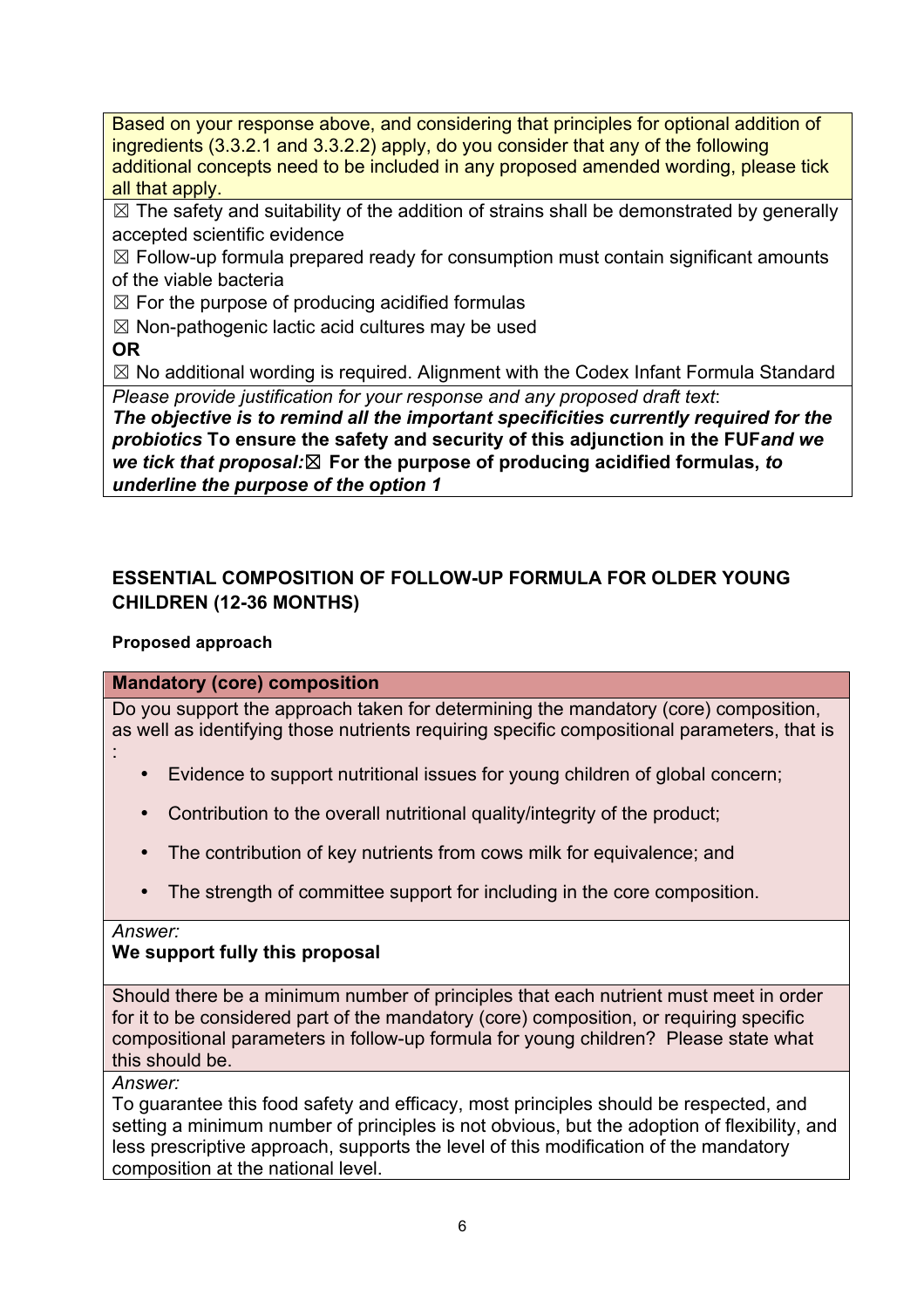## **Voluntary Nutrient Additions**

*Further to the mandatory (core) composition, other essential nutrients may be added to follow-up formula for young children, either as a mandated addition to the (core) composition required by national authorities, or as a voluntary addition by manufacturers. These nutrients can be chosen from the essential composition of followup formula for older infants. The nutrient levels must be:*

- *as per the min, max, GULs stipulated for follow-up formula for older infants; or*
- *based on the min, max, GULs stipulated for follow-up formula for older infants, and amended if the nutritional needs of the local population and scientific justification warrants deviating from the level stipulated for older infants, or*
- *in conformity with the legislation of the country in which the product is sold.*

*Note: all footnotes relevant to these listed essential nutrients, also apply when added to follow-up formula for young children*

#### **QUESTION:**

Please comment on the proposed approach presented above for the voluntary addition of other essential nutrients. If you do not support this approach, please present an alternative approach with justification.

#### **Answer:**

*This is a scientificevidence based approach supported by Morocco.*

**the core set of mandatory nutrients could be modified at the national level by adding others nutrients based on the role of the nutrient, its' intakes and the nutritional status of the population**

*based on the min, max, GULs stipulated for follow-up formula for older infants, and amended if the nutritional needs of the local population and scientific justification warrants deviating from the level stipulated for older infants,*

#### **QUESTION:**

Are there any essential nutrients that are not part of the proposed mandatory (core) composition, where the levels would need to be different to that for follow-up formula for older infants, noting that the principles would allow for deviating from the level stipulated for older infants if the nutrient needs of the local population and scientific justification warrants this? Please provide justification for your answer.

#### **Answer:**

*Please provide justification for your answer:*

**Morocco support the revised mandatory (core) composition of follow-up formula for young children in line with its' young children needs,** 

#### **Optional Ingredients**

In addition to the [mandatory (core)] compositional requirements [and voluntary essential nutrient provisions] listed under [insert appropriate subsection] to [and] [insert appropriate subsection], other ingredients or substances may be added to follow-up formula for elder infants [young children] where the safety and suitability of the optional ingredient for particular nutritional purposes, at the level of use, is evaluated and demonstrated by generally accepted scientific evidence.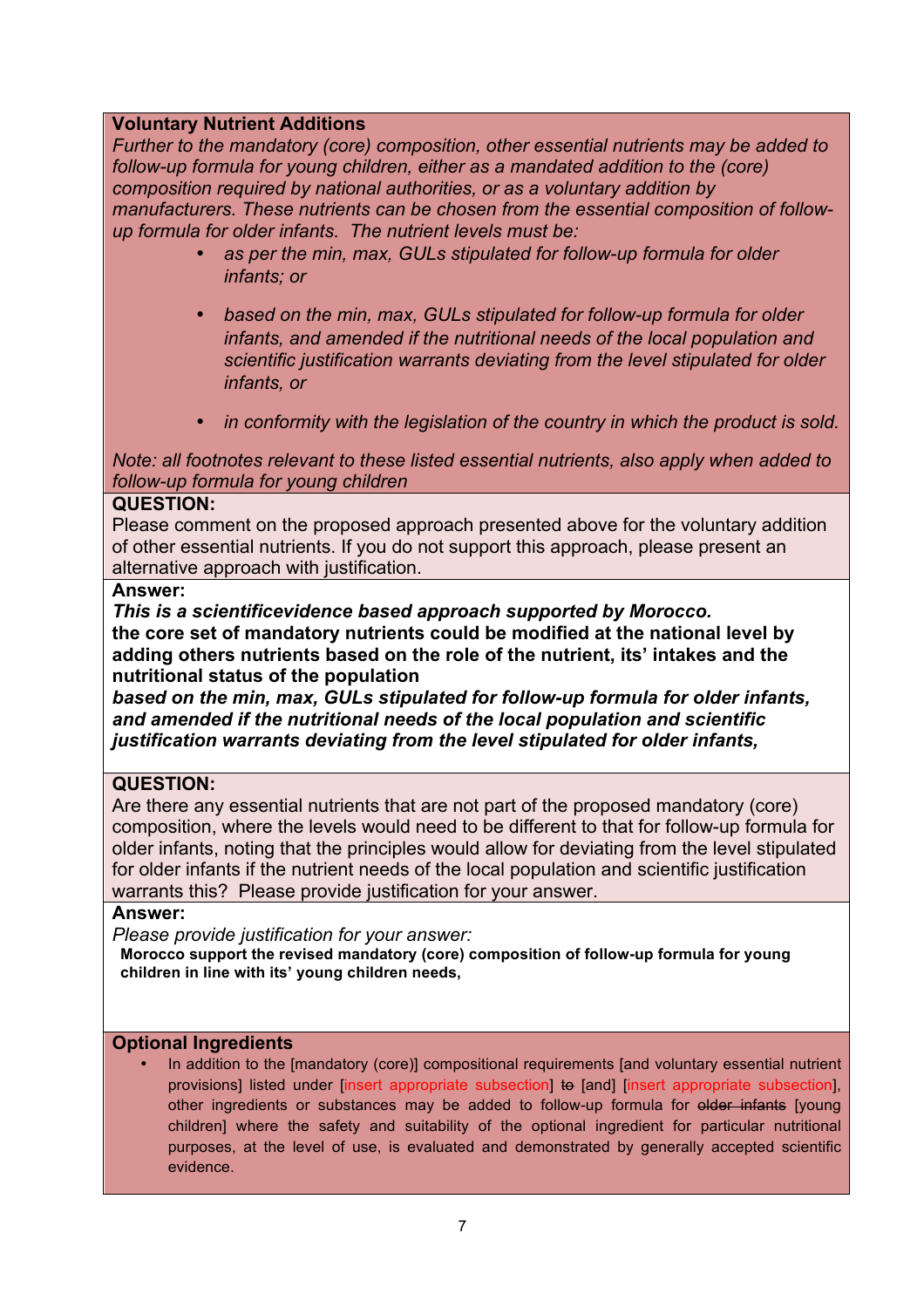- When any of these ingredients or substances is added, the formula shall contain sufficient amounts to achieve the intended effect, [taking into account levels in human milk].
- I The following substances may be added in conformity with national legislation, in which case their content per 100 kcal (100kJ) in the Follow-up Formula ready for consumption shall not exceed the levels listed below. This is not intended to be an exhaustive list, but provides a guide for competent national and/or regional authorities as to appropriate levels when these substances are added].The Chairs propose deleting the third bullet point in preference for a principles based approach rather than inclusion of any substances in a list.

#### **QUESTION:**

Please comment on the proposed approach and principles presented above for the voluntary addition of optional ingredients and substances to follow-up formula for young children. If you do not support this approach, please present an alternative approach with justification.

## **Answer:**

#### *Agree with this approach*

#### **QUESTION:**

Please comment on whether the second principle (bullet point 2) should include the requirement that levels of optional ingredients or substances should 'take into account levels in human milk' for follow-up formula for young children. Please provide justification for your answer.

#### **Answer:**

*Please provide justification for your answer:*

*This bullet point 2 is restrictive, because some optional ingredients are not part of human milk (For example some probiotics…),Thus, we suggest to replace the sentence. So the* **additional nutrients should be aligned with the nutrient level permissions in follow-up formula for older infants (6-12 months)**

#### **QUESTION:**

Do you support deletion of the third bullet point for follow-up formula for young children? **Answer:**

*Please provide justification for your answer:*

**Agree to delete the third bullet point to avoid an overconsumption of milk as vehicle of manysupplements and encourage the introduction of the right complementary food.**

#### **Energy contribution from macronutrients**

**Energy contribution from macronutrients**

Please provide comment and justification as to whether it is necessary to define specific macronutrient percentage contribution to overall energy.

*Answer:*

**As milk has an important contribution in the food balance of these children, it is important to consider the balance in term of macronutrients' energy**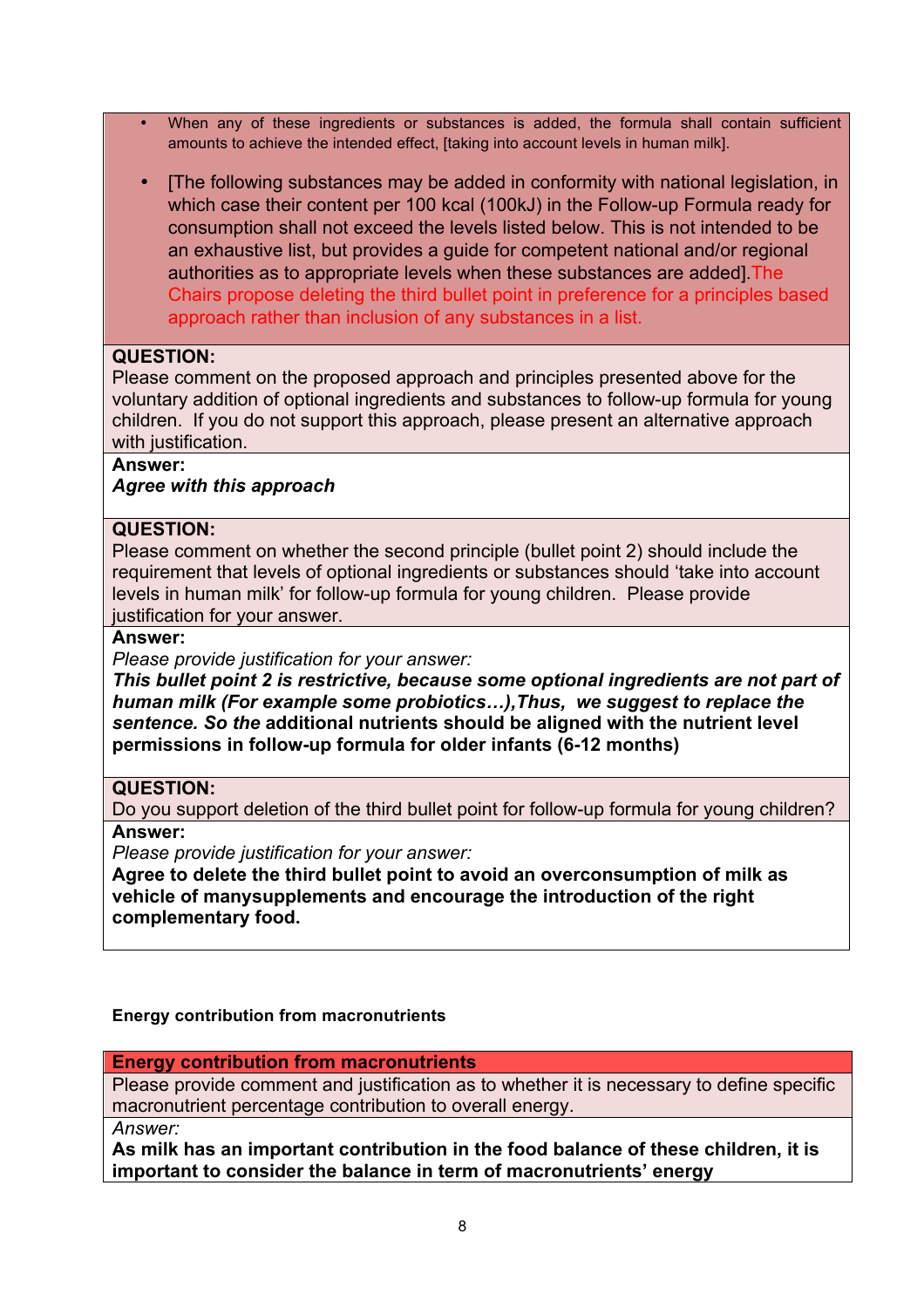#### **Energy**

| <b>Energy</b>                                                                                |                |                                                                                      |
|----------------------------------------------------------------------------------------------|----------------|--------------------------------------------------------------------------------------|
| Members of the eWG have recommended that the energy density of follow-up formula             |                |                                                                                      |
|                                                                                              |                | for young children should be established, and the following levels proposed:         |
| <b>Energy</b>                                                                                |                |                                                                                      |
| <b>Unit</b>                                                                                  | <b>Minimum</b> | <b>Maximum</b>                                                                       |
| kcal/100 ml                                                                                  | [60]<br>[45]   | [70]                                                                                 |
| kJ/100 ml                                                                                    | [250]<br>[188] | [293]                                                                                |
|                                                                                              |                | Should the range for the energy density of follow-up formula for young children      |
|                                                                                              |                | accommodate the energy content of full fat cows' milk and reduced fat cows' milk, or |
|                                                                                              |                | align with the minimum energy density of follow-up formula for older infants?        |
| $\boxtimes$ FUF-older infants & full fat cows' milk                                          |                | Reduced fat cows' milk (~1.5-2% fat)                                                 |
| 60 kcal/100ml                                                                                |                | 45 kcal/100 ml                                                                       |
| 250 kJ/100 ml                                                                                |                | 188 kJ/100 ml                                                                        |
| Please provide justification for your answer                                                 |                |                                                                                      |
| Energy range of 45-60 kcal/100 mL is considered appropriate based on both the reference to   |                |                                                                                      |
| cow's milk as well as to making a relevant contribution of approximately 15-22% of the daily |                |                                                                                      |
| dietary energy intake of young children.                                                     |                |                                                                                      |
| Do you support establishing a maximum energy density for follow-up formula for young         |                |                                                                                      |
| children? If so, do you have suggestions as to how this level should be derived?             |                |                                                                                      |
| Answer:                                                                                      |                |                                                                                      |
| Taking into account the varying role of this product in the food balance of young            |                |                                                                                      |
| children, establishing a maximum and minimum energy level is a good                          |                |                                                                                      |
| compromise to correspond to the need of most populations, and to be an                       |                |                                                                                      |
| appropriate food for young children with different nutritional status                        |                |                                                                                      |

#### **Protein**

**Protein**

| Considering the eWG's varied views, are minimum and maximum requirements              |
|---------------------------------------------------------------------------------------|
| necessary?                                                                            |
| If so, please state your preferred approach on how to establish protein requirements? |

*Please provide justification for your answer*

**Considering the various amount of milk intake in this group, the access to complementary food, FUF for young children is more a matter of giving the good level of calcium and micronutrients, and there is no scientific evidence for identifying a minimum and maximum level of protein. But considering the progression of obesity among these population, and by respect to the principle of security and safety, it is reasonable to identify a GUL of protein which could be the current level of protein in cows' milk.**

Should there be requirements for protein quality? If so how this might be achieved? Please consider both the current Follow-up formula standard, and proposals within the draft standard for older infants.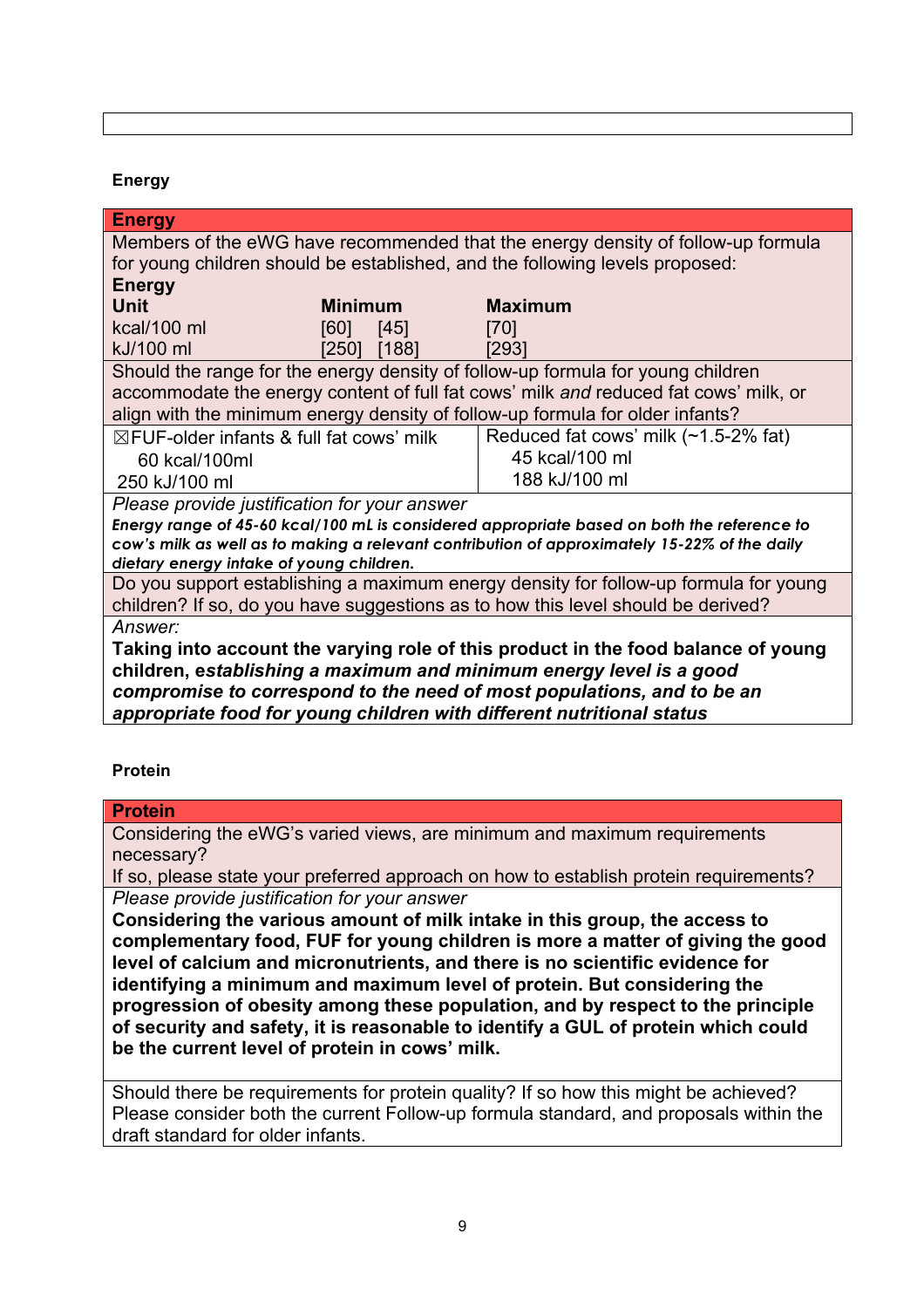*Please provide justification for your answer Young children have various source of protein, but considering the nutritional objectives of FUF for young children, this food should have an ideal composition with maximum guarantees. For this reason, we need to identify the protein compositional requirement for the standard follow up formula for YC, within the* **current Follow-up formula standard***.* 

**Otherwise, no indication for hydrolysed protein in normal children, and the same position for the incoming protein from plants than the FUF for old infant.** 

#### **Total Fat**

| <b>Total fat</b>                                                                  |                                                   |  |
|-----------------------------------------------------------------------------------|---------------------------------------------------|--|
| Based on the eWG recommendation to establish total fat requirements, please state |                                                   |  |
| your preferred minimum total fat value?                                           |                                                   |  |
| □ Current Codex FUF standard                                                      | $\boxtimes$ Proposed Codex FUF standard for older |  |
| 3.0 g/100 kcal                                                                    | infants                                           |  |
| 0.7 g/100 kJ                                                                      | 4.4 g/100 kcal                                    |  |
|                                                                                   | 1.1 g/100 kJ                                      |  |
| $\Box$ Reduced fat cows' milk                                                     | $\Box$ Alternative value, please specify          |  |
| 3.5 g/100 kcal                                                                    |                                                   |  |
| 0.8 g/100 kJ                                                                      |                                                   |  |
| Please provide justification for your answer                                      |                                                   |  |
| Reduced fat cows' milk during the first 36 months is not recommended, In          |                                                   |  |
| agreement with EFSA 2013 range and FOF OI                                         |                                                   |  |
| Based on the eWG recommendation to establish total fat requirements, please state |                                                   |  |
| your preferred maximum total fat value?                                           |                                                   |  |
| $\boxtimes$ Proposed FUF-older infants & cows'                                    | $\Box$ Alternative value, please specify          |  |
| milk                                                                              |                                                   |  |
| 6.0 g/100 kcal                                                                    |                                                   |  |
| 1.4 g/100 Kj                                                                      |                                                   |  |
| Please provide justification for your answer                                      |                                                   |  |
| In agreement with EFSA 2013 range                                                 |                                                   |  |
|                                                                                   |                                                   |  |

#### **Essential Fatty acids**

#### **Lipids**

Based on the eWG recommendation to give consideration to the fatty acid profile of follow-up formula for young children, including maximum levels for trans fat, and noting the levels in full fat and reduced fat cows' milk, please state your preferred levels (with justification) as below:

Should levels for linoleic acid, α-linolenic acid and phospholipids be established for follow-up formula for young children? Please stipulate what these levels should be; min, max, GUL.

*Please provide justification for your answers.*

**Cows' milk is insufficient in linoleic acid, α-linolenic acid , we should indicate a**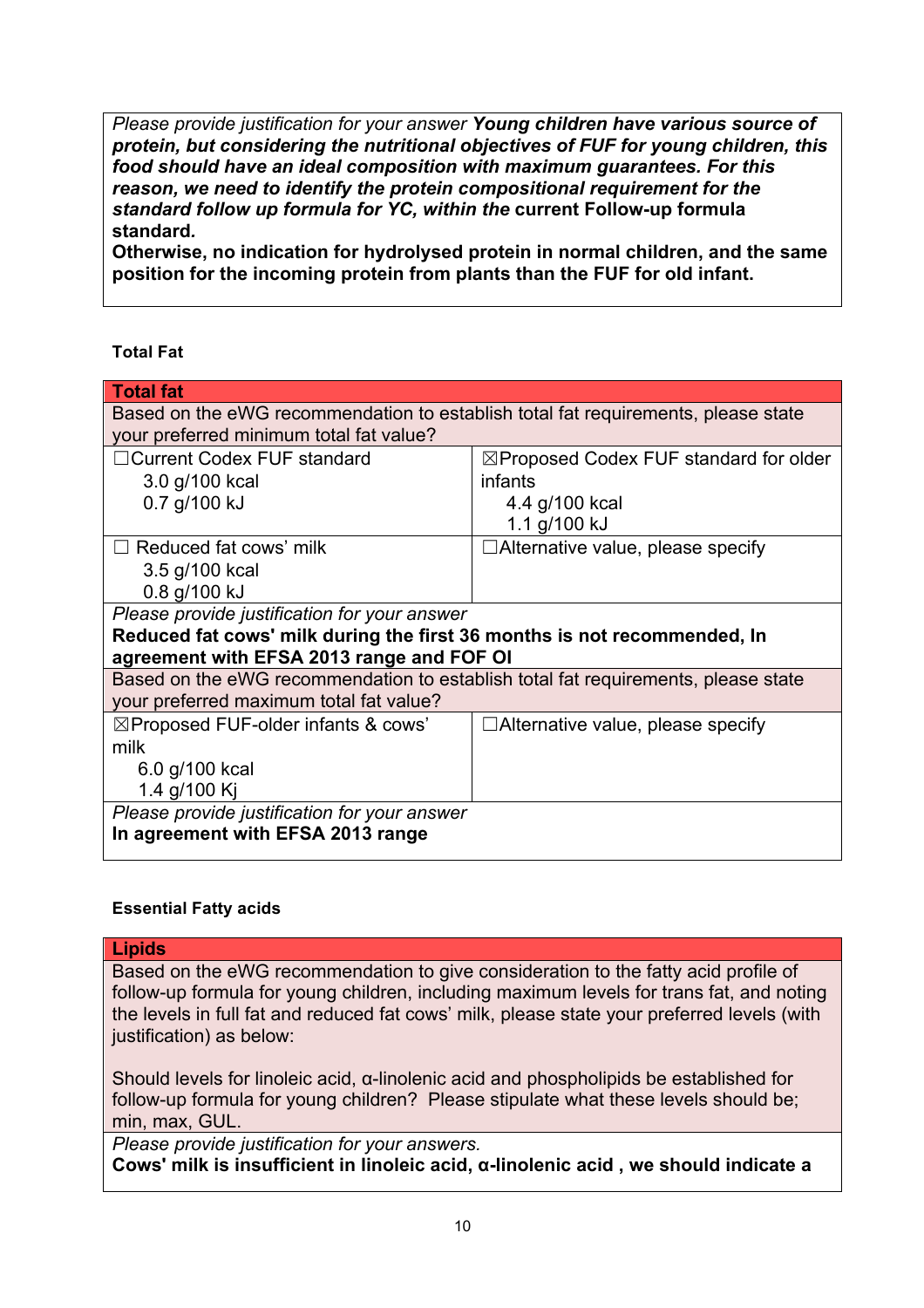| minimum level and GUL in FUF YC                                                                                                                                                                                                                                                                                                                                                                                                                                                                                                                                                                                                                                                 |                |  |
|---------------------------------------------------------------------------------------------------------------------------------------------------------------------------------------------------------------------------------------------------------------------------------------------------------------------------------------------------------------------------------------------------------------------------------------------------------------------------------------------------------------------------------------------------------------------------------------------------------------------------------------------------------------------------------|----------------|--|
| Should a range for the ratio of linoleic: $\alpha$ -Linolenic acid be established for follow-up<br>formula for young children?                                                                                                                                                                                                                                                                                                                                                                                                                                                                                                                                                  |                |  |
| $\boxtimes$ Yes<br>Should this be a minimum of 5:1 and a<br>maximum of 15:1 as per the Codex Infant<br>Formula Standard, the proposed Standard<br>for Follow-up Formula for Older Infants<br>and the recommendations of the 2015<br>IEG?<br>$\boxtimes$ Yes<br>$\Box$ No<br>$\Box$ Alternative, please specify and provide<br>justification for your answer.<br>Levels should be established for:<br>minimum $\alpha$ -linolenic acid.<br>· Alpha-linolenic acid minimum value:<br>44mg/100kcal (derived from application<br>of 0.4% total daily energy AI to<br>equivalent % energy in product).<br>· No minimum level needed for linoleic<br>acid when a ratio is established | $\Box$ No      |  |
| Should a maximum percentage fat forlauric and myristic acid be established for follow-<br>up formula for young children?                                                                                                                                                                                                                                                                                                                                                                                                                                                                                                                                                        |                |  |
| $\boxtimes$ Yes<br><3% of total fat content<br>This is due to the UL set for children by<br>FAO, which corresponds to < 1%<br>energy (FAO 2010). Considering that<br>around 30% of the energy from the diet<br>is coming from fat, this corresponds to<br>3% of total fat content.                                                                                                                                                                                                                                                                                                                                                                                              | $\sqsupset$ No |  |
| Should this level be ≤20% of fat as per the<br>Codex Infant Formula Standard, and the<br>proposed Standard for Follow-up Formula<br>for Older Infants, and noting this would<br>accommodate full fat and reduced fat<br>cows' milk?<br>$\boxtimes$ Yes<br>$\Box$ No<br>$\Box$ Alternative, please specify and provide<br>justification for your answer.                                                                                                                                                                                                                                                                                                                         |                |  |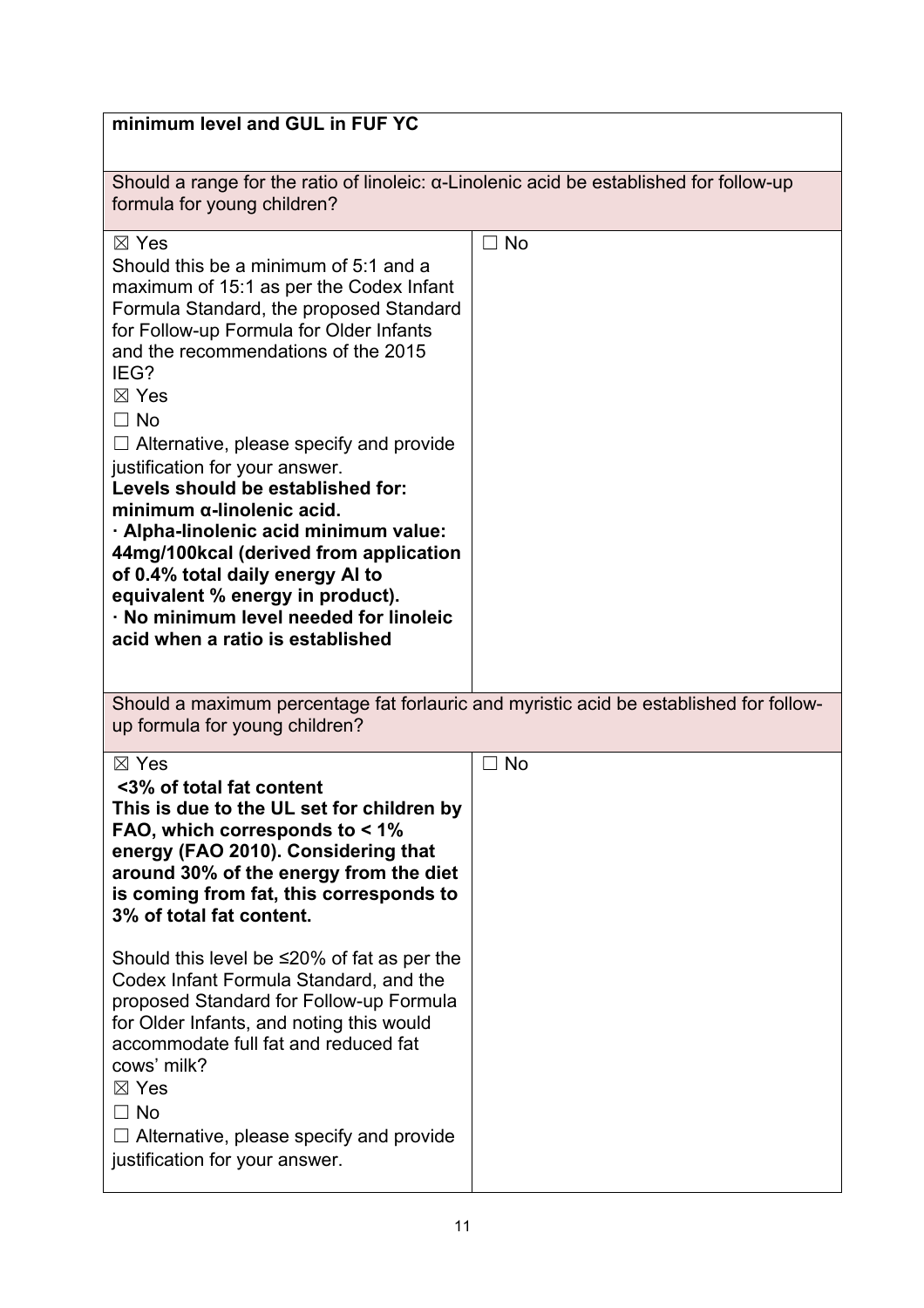| Should a maximum level for trans fat be established for follow-up formula for young<br>children? If you support a maximum level, please state what percentage of fat this<br>should be.                                                  |                |  |
|------------------------------------------------------------------------------------------------------------------------------------------------------------------------------------------------------------------------------------------|----------------|--|
| $\Box$ Yes                                                                                                                                                                                                                               | <b>No</b><br>⊠ |  |
| Please state what the maximum level<br>should be, and provide justification for<br>your answer.                                                                                                                                          |                |  |
| Should the proposed footnote 7 for the Codex Standard for Follow-up Formula for older<br>infants (Commercially hydrogenated oils and fats shall not be used in follow-up<br>formula) also apply to follow-up formula for young children? |                |  |
| Please provide justification for your answer.                                                                                                                                                                                            |                |  |
| Yes, these young children should be protected as much as old infant, because                                                                                                                                                             |                |  |

*they will be exposed to such fat in their environment*

# **Carbohydrates**

| <b>Total Available Carbohydrates</b>                                                                                                                                               |                                                    |  |
|------------------------------------------------------------------------------------------------------------------------------------------------------------------------------------|----------------------------------------------------|--|
| Is a minimum available carbohydrate level required, if a consensus is reached on                                                                                                   |                                                    |  |
| establishing minimum and maximum levels for energy, protein and total fat?                                                                                                         |                                                    |  |
| Yes                                                                                                                                                                                | $\boxtimes$ No                                     |  |
| Please provide your rationale:                                                                                                                                                     |                                                    |  |
| It will be based on residual energy                                                                                                                                                |                                                    |  |
| If you support establishing a minimum available carbohydrates level, what level do you<br>support?                                                                                 |                                                    |  |
| Full fat cows' milk                                                                                                                                                                | IEG 2015 and proposed Codex FUF-OI                 |  |
| 7.5 mg/100 kcal                                                                                                                                                                    | 9.0 mg/100 kcal                                    |  |
| 1.8 mg/100 kJ                                                                                                                                                                      | 2.2 mg/100 kJ                                      |  |
| Please provide your rationale:                                                                                                                                                     |                                                    |  |
| If limits are established for sugars, is there a need to also set a maximum/GUL for total                                                                                          |                                                    |  |
| available carbohydrates?                                                                                                                                                           |                                                    |  |
| $\boxtimes$ Yes                                                                                                                                                                    | <b>No</b>                                          |  |
| Please provide your rationale:                                                                                                                                                     |                                                    |  |
| We have to avoid to have a sweet test as much as possible, and if minimum level<br>of Protein and fat are chosen, we can have a higher percentage of free sugar<br>tasting sweeter |                                                    |  |
|                                                                                                                                                                                    |                                                    |  |
| If you support a limit for total available carbohydrates, should a maximum level or GUL<br>be established?                                                                         |                                                    |  |
| Yes, a maximum level should be<br>established                                                                                                                                      | $\boxtimes$ Yes, a GUL level should be established |  |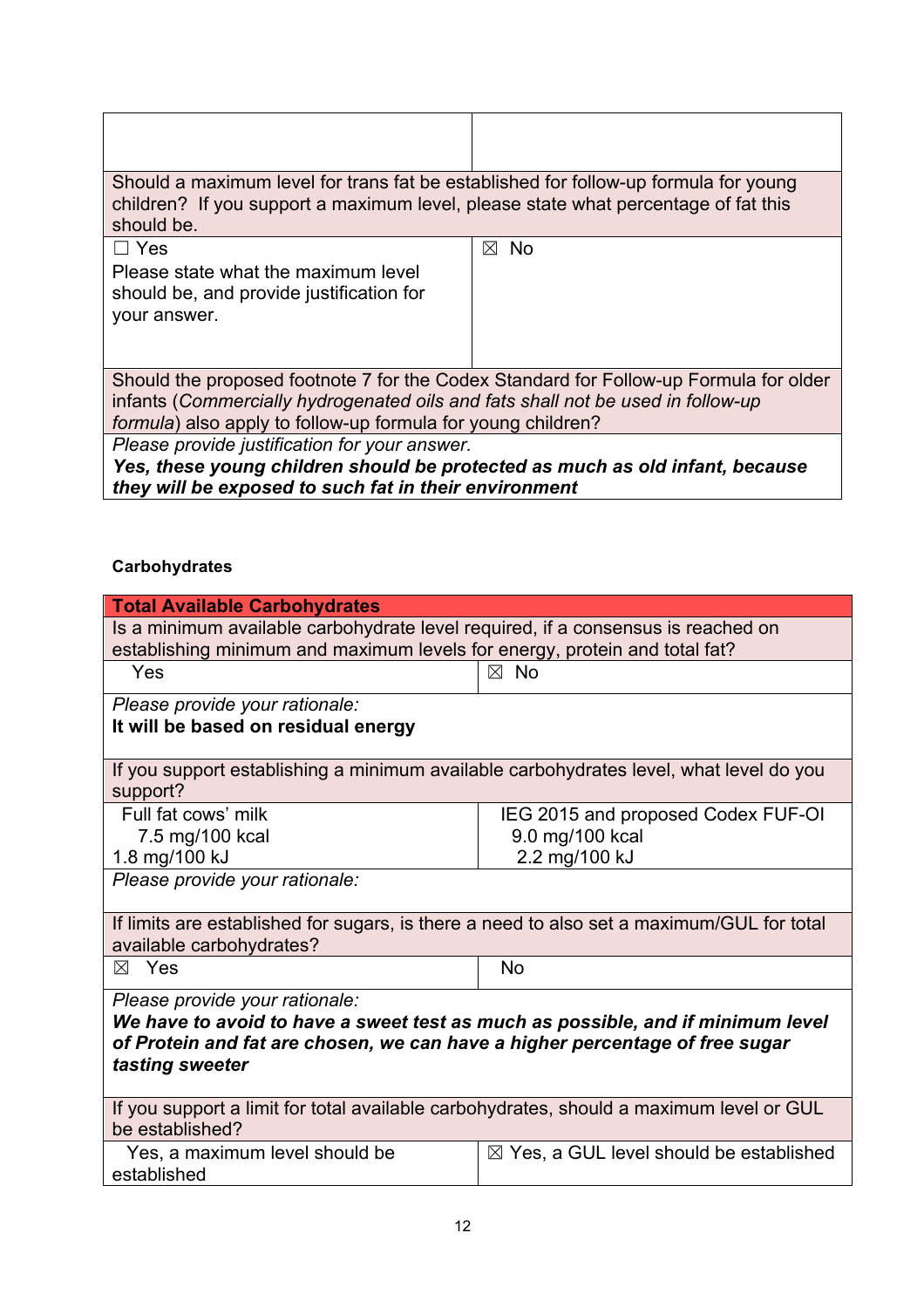# *Please provide your rationale: For the principle of flexibility and being lessprescriptive*

If you support establishing a maximum/GUL, do you support 14 mg/100 kcal (3.3 mg/100 kJ)?

 $Yes$   $\boxtimes$  No (please specify your alternative).

*Please provide your rationale:*

*It should be reflected on the basis of the levels of fat and protein of the current FUF YC*

| <b>Carbohydrates footnote</b>                                                      |                                |                                                                                          |                         |
|------------------------------------------------------------------------------------|--------------------------------|------------------------------------------------------------------------------------------|-------------------------|
| Free sugars                                                                        |                                |                                                                                          |                         |
| While there was widespread support for compositional requirements that limit the   |                                |                                                                                          |                         |
| addition of free sugars, there was no consensus on an approach. Please select your |                                |                                                                                          |                         |
| preferred approach from the below options.                                         |                                |                                                                                          |                         |
| Proposed Codex FUF-OI                                                              | ⊠ IEG 2015                     |                                                                                          | An alternative level    |
| Standard                                                                           |                                |                                                                                          | (please specify)        |
|                                                                                    |                                |                                                                                          |                         |
| Sucrose and/or fructose                                                            |                                |                                                                                          |                         |
|                                                                                    |                                | Sugars other than lactose                                                                |                         |
| should not be added.                                                               | should be $\leq 10\%$ of total |                                                                                          |                         |
| unless needed as a                                                                 | carbohydrates or 5% of         |                                                                                          |                         |
| carbohydrate source, and                                                           | total energy content           |                                                                                          |                         |
| provided the sum of these                                                          |                                |                                                                                          |                         |
| does not exceed 20% of                                                             |                                |                                                                                          |                         |
| available carbohydrate.                                                            |                                |                                                                                          |                         |
| Please provide your rationale:                                                     |                                |                                                                                          |                         |
| These children are having a complementary food always rich on free sugar, and      |                                |                                                                                          |                         |
| this formula is a good opportunity to adjust their taste and intake                |                                |                                                                                          |                         |
|                                                                                    |                                |                                                                                          |                         |
| <b>Lactose</b>                                                                     |                                |                                                                                          |                         |
| Proposed Codex FUF-OI Standard and                                                 |                                | ⊠ IEG 2015                                                                               |                         |
| <b>Codex IF Standard</b>                                                           |                                |                                                                                          |                         |
|                                                                                    |                                |                                                                                          |                         |
| Lactose and glucose polymers should be<br>The main source of carbohydrates should  |                                |                                                                                          |                         |
|                                                                                    |                                |                                                                                          |                         |
| the preferred carbohydrates in formula                                             |                                | be lactose, which should provide not less<br>than 50% of total carbohydrates, equivalent |                         |
| based on cows' milk protein and                                                    |                                |                                                                                          |                         |
| hydrolysed protein.<br>to 4.5 g/100 kcal.                                          |                                |                                                                                          |                         |
| Please provide your rationale:                                                     |                                |                                                                                          |                         |
| The same reason above                                                              |                                |                                                                                          |                         |
|                                                                                    |                                |                                                                                          |                         |
| Other permitted carbohydrates                                                      |                                |                                                                                          |                         |
| $\boxtimes$ Proposed Codex                                                         | <b>IEG 2015</b>                |                                                                                          | Something else (please) |
| <b>FUF-OI Standard</b>                                                             |                                |                                                                                          | specify)                |
|                                                                                    | Oligosaccharides, glucose      |                                                                                          |                         |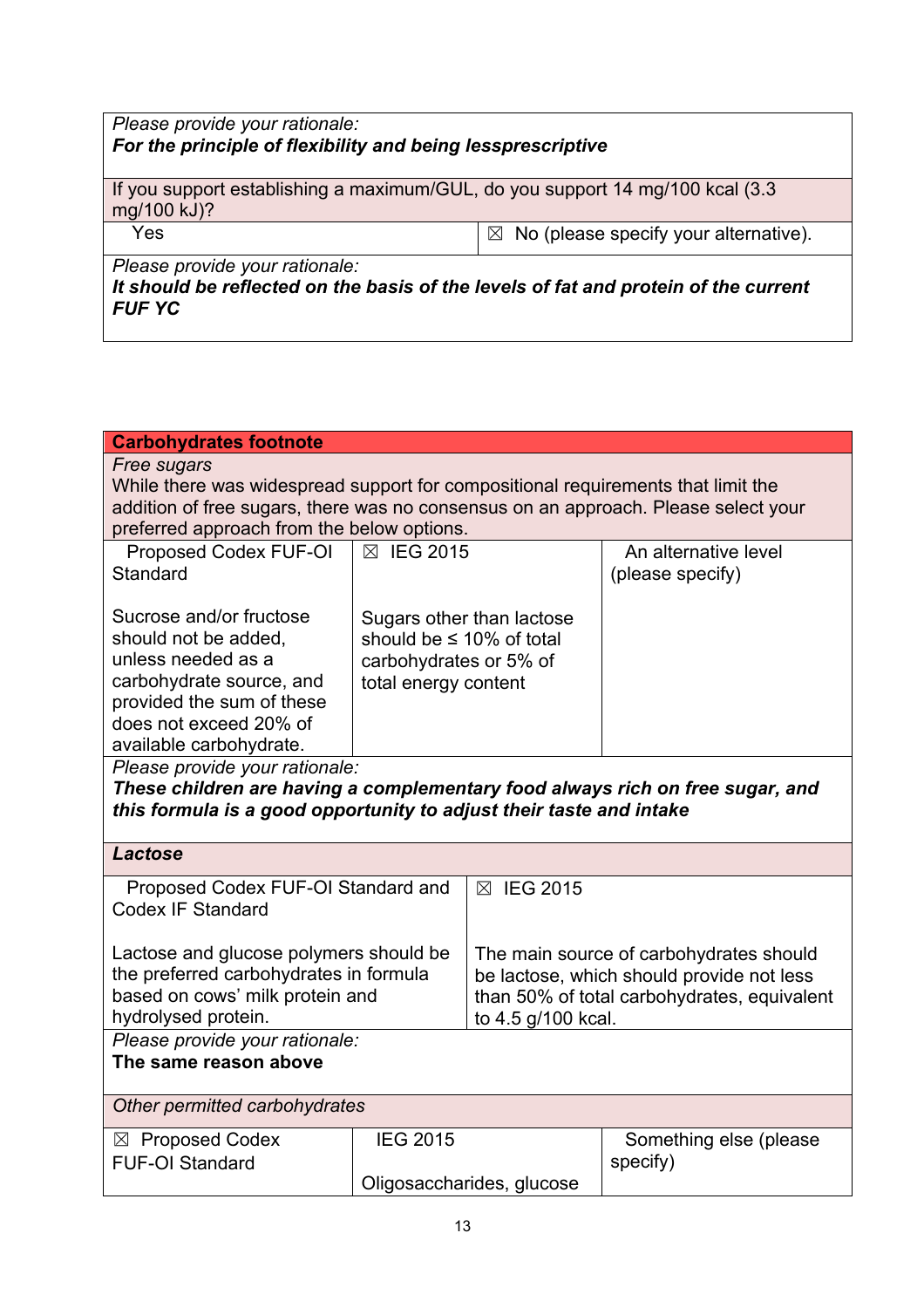| Only precooked and/or        | polymers, maltodextrin and   |  |
|------------------------------|------------------------------|--|
| gelatinised starches gluten- | pre-cooked or gelatinised    |  |
| free by nature may be        | starches can be added to     |  |
| added.                       | provide energy. Non-         |  |
|                              | digestible carbohydrates     |  |
| (NB Glucose polymers are     | and fibres that proven to be |  |
| preferred carbohydrates      | safe and suitable for the    |  |
| along with lactose).         | age group may be added.      |  |
|                              |                              |  |

*Please provide your rationale:*

*We have to be cautious, because Milk is an important food at this level, so, The formula should be gluten free, and should not contain any ingredient which could arise the risk of allergy, food disease or any other risk* 

**Iron**

| <b>Iron</b>                                                                                                                                                                                                                                                                                                                                                                                                                                      |                |                       |            |
|--------------------------------------------------------------------------------------------------------------------------------------------------------------------------------------------------------------------------------------------------------------------------------------------------------------------------------------------------------------------------------------------------------------------------------------------------|----------------|-----------------------|------------|
| While a consensus was reached on the minimum compositional requirements for iron<br>infollow-up formula for young children, there were differing opinions on a maximum or<br>GUL.<br><b>Iron</b>                                                                                                                                                                                                                                                 |                |                       |            |
| <b>Unit</b>                                                                                                                                                                                                                                                                                                                                                                                                                                      | <b>Minimum</b> | <b>Maximum</b>        | <b>GUL</b> |
| mg/100 kcal                                                                                                                                                                                                                                                                                                                                                                                                                                      | 1.0            | [2.0]                 | [3.0]      |
| mg/100 kJ                                                                                                                                                                                                                                                                                                                                                                                                                                        | [0.25]         | [0.3]                 | [0.7]      |
| Should a maximum level or GUL be established for iron?                                                                                                                                                                                                                                                                                                                                                                                           |                |                       |            |
| $\boxtimes$ Yes, a maximum level should be                                                                                                                                                                                                                                                                                                                                                                                                       |                | <b>No</b>             |            |
| established                                                                                                                                                                                                                                                                                                                                                                                                                                      |                |                       |            |
| Yes, a GUL level should be established                                                                                                                                                                                                                                                                                                                                                                                                           |                |                       |            |
| Please provide your rationale:<br>The inclusion of iron is mandatory in the FUF for young children, all<br>epidemiologic data and scientific evidence base is supporting this, 1-2 mg/100<br>Kcal is an effective range, regarding the amount of milk consumption in this<br>population and their nutritional need. And, as fortified food are available in many<br>countries, It is safer to identify a maximum than GUL level which is higher. |                |                       |            |
| If you support establishing a maximum or GUL, please select your preferred value,<br>providing scientific rationale to support your preferred choice.                                                                                                                                                                                                                                                                                            |                |                       |            |
| $\boxtimes$ Maximum (Proposed Codex FUF-OI)                                                                                                                                                                                                                                                                                                                                                                                                      |                | <b>GUL (IEG 2015)</b> |            |
| 2.0 mg/100 kcal                                                                                                                                                                                                                                                                                                                                                                                                                                  |                | 3.0 mg/100 kcal       |            |
| 0.5 mg/100 kJ                                                                                                                                                                                                                                                                                                                                                                                                                                    |                | 0.7 mg/100 kJ         |            |
| Alternative value (please provide level                                                                                                                                                                                                                                                                                                                                                                                                          |                |                       |            |
| (max/GUL))                                                                                                                                                                                                                                                                                                                                                                                                                                       |                |                       |            |
| Please provide your rationale:                                                                                                                                                                                                                                                                                                                                                                                                                   |                |                       |            |
| Specified in the comment above                                                                                                                                                                                                                                                                                                                                                                                                                   |                |                       |            |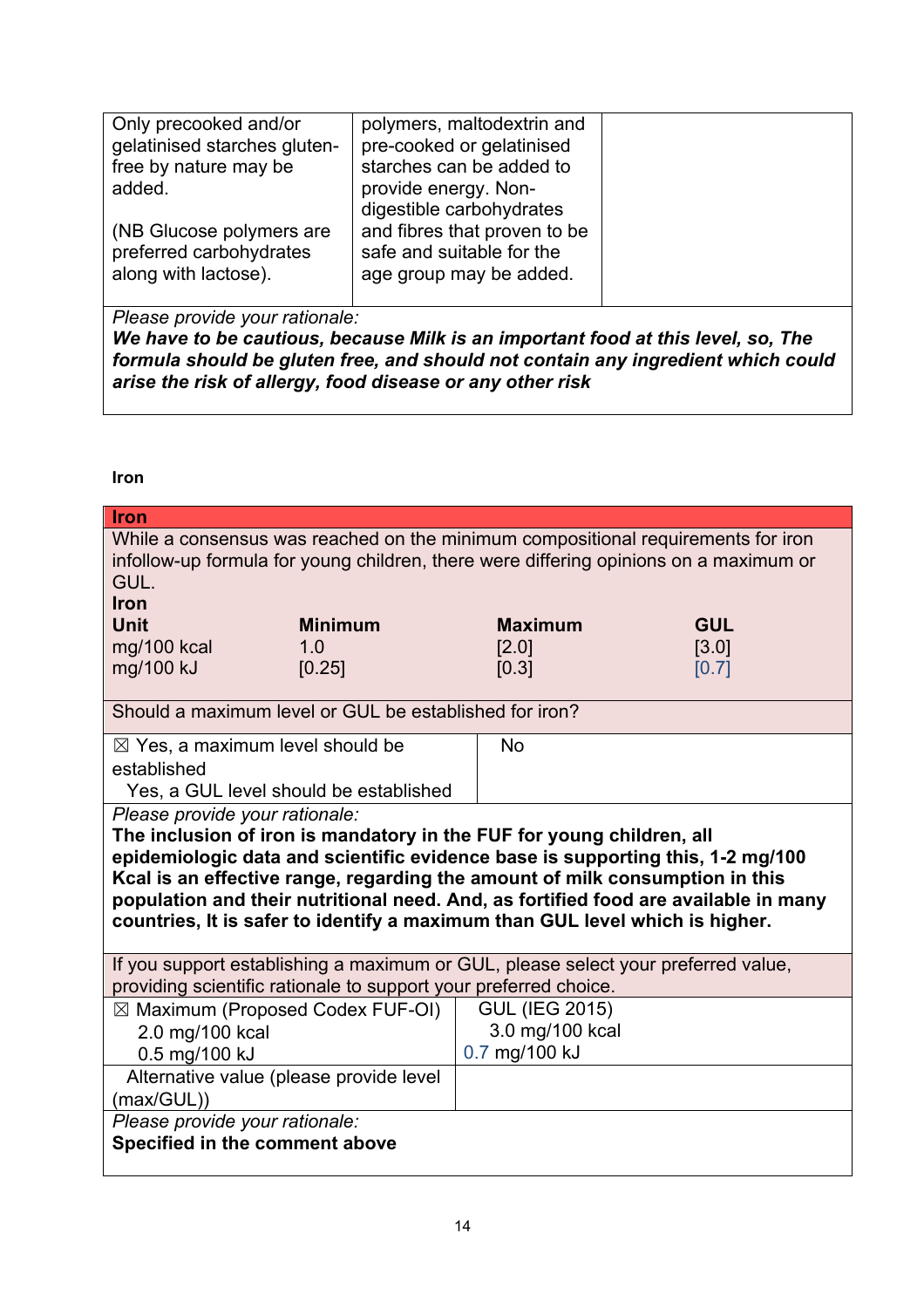Should separate minimum and maximum/GUL levels be established for soy protein isolate formulae?

| Yes                                                                                                                                                                                                                                                                                                        | No.                                                                             |  |
|------------------------------------------------------------------------------------------------------------------------------------------------------------------------------------------------------------------------------------------------------------------------------------------------------------|---------------------------------------------------------------------------------|--|
| Please provide your rationale:                                                                                                                                                                                                                                                                             |                                                                                 |  |
| If you support establishing separate minimum and maximum/GUL levels for soy protein<br>isolate formulae, should it be the same as the proposed Codex Standard for Follow-up<br>Formula for older infants (a minimum of 1.5 mg/100 kcal (0.36 mg/100 kJ) and maximum<br>of 2.5 mg/100 kcal (0.6 mg/100 kJ)? |                                                                                 |  |
| $\boxtimes$ Yes                                                                                                                                                                                                                                                                                            | No (please provide alternative values,<br>with justification for your response) |  |
| Please provide your rationale:                                                                                                                                                                                                                                                                             |                                                                                 |  |

**The iron is less available from vegetable food** 

#### **Calcium**

| <b>Calcium</b>                                                                        |                                                |                                                                                      |                              |
|---------------------------------------------------------------------------------------|------------------------------------------------|--------------------------------------------------------------------------------------|------------------------------|
| No consensus was reached on the requirements for calcium in follow-up formula for     |                                                |                                                                                      |                              |
|                                                                                       |                                                | young children. Noting that full fat cows' milk contributes 190 mg calcium/100 kcal  |                              |
|                                                                                       |                                                | (range 184 - 201 mg/100 kcal) and the average amount of calcium in reduced fat cows' |                              |
|                                                                                       |                                                | milk is 259 mg/100 kcal (range 240 - 280 mg/100 kcal), Please provide comment on     |                              |
| the below options:<br><b>Calcium</b>                                                  |                                                |                                                                                      |                              |
| <b>Unit</b>                                                                           |                                                | <b>Maximum</b>                                                                       |                              |
| mg/100 kcal                                                                           | <b>Minimum</b><br>[50] [90] [200]              | [N.S.]                                                                               | <b>GUL</b><br>$[180]$ $[NS]$ |
| mg/100 kJ                                                                             | [18] [22] [24] [48]                            |                                                                                      | [43]                         |
| Minimum:                                                                              |                                                |                                                                                      |                              |
| □ Current Codex FUF standard                                                          |                                                | □Proposed Codex FUF standard for older                                               |                              |
| 90 mg/100 kcal                                                                        |                                                | infants                                                                              |                              |
| 22 mg/100 kJ                                                                          |                                                | 50 mg/100 kcal                                                                       |                              |
|                                                                                       |                                                | 12 mg/100 kJ                                                                         |                              |
| $\Box$ IEG 2015                                                                       |                                                | $\Box$ Alternative value, please specify                                             |                              |
| 200 mg/100 kcal                                                                       |                                                |                                                                                      |                              |
|                                                                                       | Please provide justification for your answers. |                                                                                      |                              |
| We don't need to specify a minimum level, because calcium is available in many foods, |                                                |                                                                                      |                              |
| vegetables and at a significant level in cows' milk.                                  |                                                |                                                                                      |                              |
| We need to specify a GUL, because there is a trend to fortify more and more           |                                                |                                                                                      |                              |
| complementary food by adjunction of calcium. It seems that the bone metabolism of     |                                                |                                                                                      |                              |
| this calcium ingredient is not easy to ensure. Too much calcium could put children at |                                                |                                                                                      |                              |
| risk of kidney stones and hypertension (There is scientific evidence with calcium     |                                                |                                                                                      |                              |
| medication in adults, some we should be cautious regarding this)                      |                                                |                                                                                      |                              |
| Maximum/GUL:                                                                          |                                                |                                                                                      |                              |
|                                                                                       |                                                |                                                                                      |                              |
|                                                                                       |                                                |                                                                                      |                              |
| □Current Codex FUF standard                                                           |                                                | □Proposed Codex FUF standard for older                                               |                              |
| Maximum: N.S.                                                                         |                                                | infants                                                                              |                              |
|                                                                                       |                                                |                                                                                      |                              |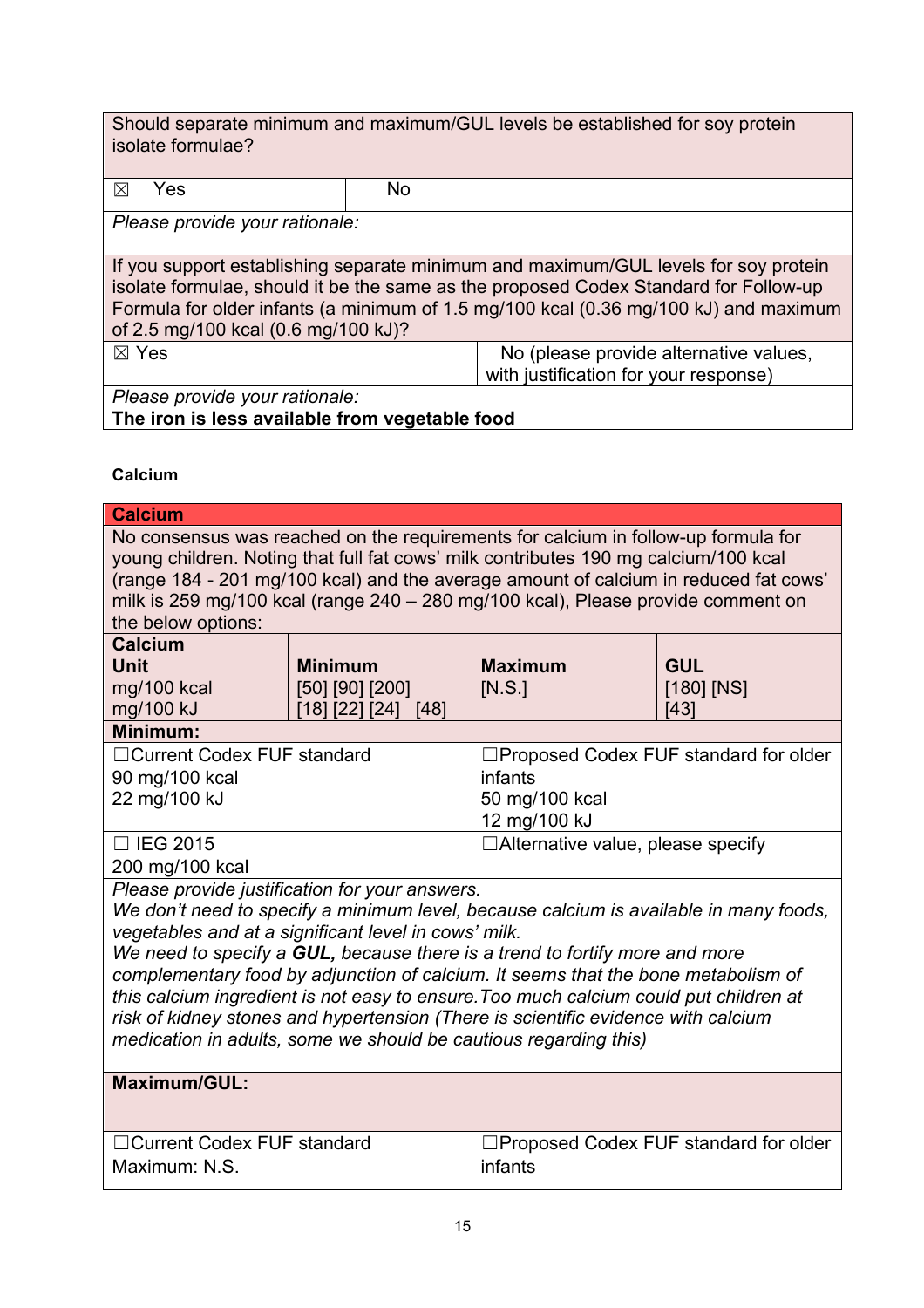|                              | GUL: 180 mg/100 kcal<br>GUL: 43 mg/ 100 kJ                                                                                                                                                      |
|------------------------------|-------------------------------------------------------------------------------------------------------------------------------------------------------------------------------------------------|
| $\Box$ IEG 2015<br>GUL: N.S. | $\boxtimes$ Alternative value, please specify<br>The average content in full fat cows' milk<br>(range 184 - 201 mg/100 kcal), is closet to<br>IEG GUL and more consistent with EFSA<br>proposal |

| <b>Calcium</b>                                                                        |            |           |
|---------------------------------------------------------------------------------------|------------|-----------|
| Should the ratio for calcium-to-phosphorous included in the Codex Standard for Infant |            |           |
| Formula and as proposed for FUF-OI be included?                                       |            |           |
| Ratio calcium/phosphorus                                                              |            |           |
| <b>Min</b>                                                                            | <b>Max</b> |           |
| 1:1                                                                                   | 2:1        |           |
| $\boxtimes$ Yes                                                                       |            | <b>No</b> |
| Please provide your rationale:                                                        |            |           |

At this stage, there is no scientific evidence against the current ratio or in favor of another ratio regarding a better bone growth.

# **Vitamin A**

| <b>Vitamin A</b>                                                                                     |                       |                         |                                                                                                      |
|------------------------------------------------------------------------------------------------------|-----------------------|-------------------------|------------------------------------------------------------------------------------------------------|
| No consensus was reached on the establishment of a minimum or maximum vitamin A                      |                       |                         |                                                                                                      |
| value. Please provide scientific rationale to support your preferred value:                          |                       |                         |                                                                                                      |
| Vitamin $A^{x}$                                                                                      |                       |                         |                                                                                                      |
| Unit                                                                                                 | <b>Minimum</b>        | Maximum                 | <b>GUL</b>                                                                                           |
| $\mu$ g RE/100 kcal                                                                                  | [75] [60] [50]        | [225] [180]             | $[200]$ $[180]$                                                                                      |
| µg RE/100 kJ<br>[18] [14] [12]                                                                       |                       | [54] [43]               | [48] [43]                                                                                            |
| <sup>x)</sup> expressed as retinol equivalents (RE).                                                 |                       |                         |                                                                                                      |
|                                                                                                      |                       |                         | 1 $\mu$ g RE = 3.33 IU Vitamin A= 1 $\mu$ g all trans-retinol. Retinol contents shall be provided by |
| preformed retinol, while any contents of carotenoids should not be included in the                   |                       |                         |                                                                                                      |
| calculation and declaration of vitamin A activity.                                                   |                       |                         |                                                                                                      |
| <b>Minimum</b>                                                                                       |                       |                         |                                                                                                      |
| <b>Current Codex FUF Std&amp;</b>                                                                    |                       | IEG 2015 / Codex IF Std | $\boxtimes$ WHO/FAO 15% of RNI                                                                       |
| proposed Codex FUF-OI                                                                                |                       | 60 µg RE/100 kcal       | 50 µg RE/100 kcal                                                                                    |
| 75 µg RE/100 kcal                                                                                    |                       | 14 µg RE/100 kJ         | 12 µg RE/100 Ki                                                                                      |
| 18 µg RE/100 kJ                                                                                      |                       |                         |                                                                                                      |
| Please provide your rationale:                                                                       |                       |                         |                                                                                                      |
| Vitamin A insufficiency is a public health issue in many countries, it is important to set a minimum |                       |                         |                                                                                                      |
| level<br><b>Maximum</b>                                                                              |                       |                         |                                                                                                      |
|                                                                                                      |                       |                         |                                                                                                      |
| Codex FUF std                                                                                        | Proposed Codex FUF-OI |                         |                                                                                                      |
| 225 µg RE/100 kcal                                                                                   | 180 µg RE/100 kcal    |                         |                                                                                                      |
| 54 µg RE/100 kJ                                                                                      | 43 µg RE/100 kJ       |                         |                                                                                                      |
| Please provide your rationale:                                                                       |                       |                         |                                                                                                      |
| Because diet diversification provides provitamin A carotenoid sources, toxicity should not occur,    |                       |                         |                                                                                                      |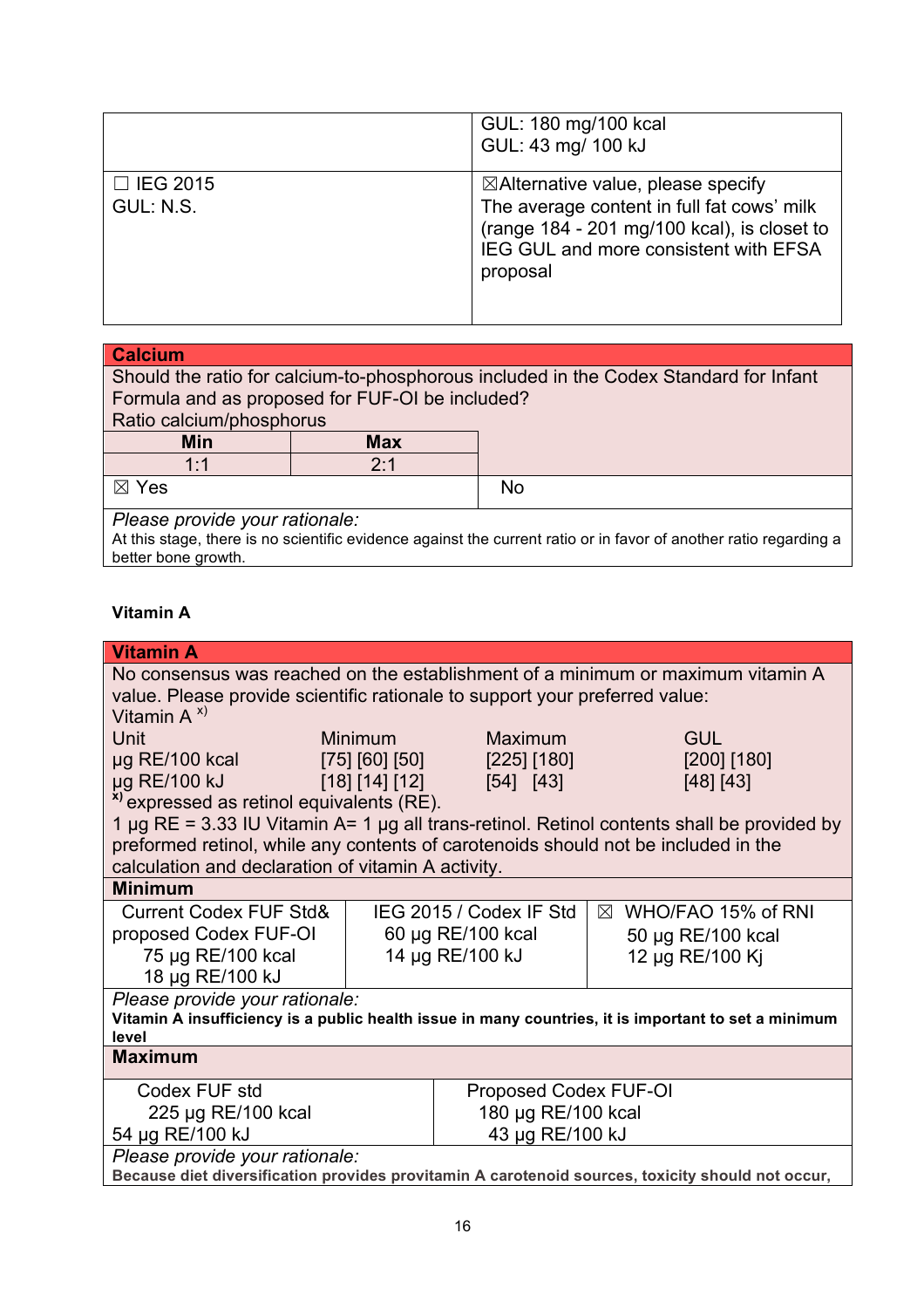| unless we give children chronic Vit A supplmentvit or multivitamins pills.<br>The GUL is more appropriate for these population |                                                                                         |  |
|--------------------------------------------------------------------------------------------------------------------------------|-----------------------------------------------------------------------------------------|--|
| <b>GUL</b>                                                                                                                     |                                                                                         |  |
| WHO/FAO GUL of 3-5 times<br>⊠                                                                                                  | <b>IEG 2015</b>                                                                         |  |
| minimum                                                                                                                        | 180 µg RE/100 kcal                                                                      |  |
| 200 µg RE/100 kcal                                                                                                             | 43 µg RE/100 kJ                                                                         |  |
| 54 µg RE/100 kJ                                                                                                                |                                                                                         |  |
| Please provide your rationale:                                                                                                 |                                                                                         |  |
| <b>Comment above</b>                                                                                                           |                                                                                         |  |
|                                                                                                                                |                                                                                         |  |
|                                                                                                                                | Do you support the footnote below, agreed to by the Committee for follow-up formula for |  |
| older infants (REP16/NFSDUE Appendix III)?                                                                                     |                                                                                         |  |
|                                                                                                                                |                                                                                         |  |
| <sup>x)</sup> expressed as retinol equivalents (RE).                                                                           |                                                                                         |  |
| 1 $\mu$ g RE = 3.33 IU Vitamin A= 1 $\mu$ g all trans-retinol. Retinol contents shall be provided by                           |                                                                                         |  |
| preformed retinol, while any contents of carotenoids should not be included in the                                             |                                                                                         |  |
| calculation and declaration of vitamin A activity.                                                                             |                                                                                         |  |
| $\boxtimes$ Yes                                                                                                                | No                                                                                      |  |
|                                                                                                                                |                                                                                         |  |

# **Vitamin D**

| <b>Vitamin D</b>                                                                                |           |  |
|-------------------------------------------------------------------------------------------------|-----------|--|
| Do you support that mandatory addition of vitamin D to follow-up formula for young<br>children? |           |  |
| $\boxtimes$ Yes                                                                                 | $\Box$ No |  |
|                                                                                                 |           |  |
| If you support mandatory addition, please state what the minimum level should be and            |           |  |
| provide justification for your answer.                                                          |           |  |
| Answer:                                                                                         |           |  |
| Vit D deficiency is a problem in this age group even in sunny country (skin color, type of      |           |  |
| cloths), the level of the proposed FUF OI is suitable                                           |           |  |
| Please state whether vitamin D should have a maximum level or a GUL set and                     |           |  |
| provide information on what this level should be with justification for your answer.            |           |  |
| Answer:                                                                                         |           |  |
| As guidance, to avoid any exaggerate adjunction, a GUL is indicated,                            |           |  |

**Zinc**

| <b>Zinc</b>                                                                                                                                                           |           |  |
|-----------------------------------------------------------------------------------------------------------------------------------------------------------------------|-----------|--|
| Do you support that mandatory addition of zinc to follow-up formula for young children?                                                                               |           |  |
| ⊠Yes                                                                                                                                                                  | $\Box$ No |  |
|                                                                                                                                                                       |           |  |
| If you support mandatory addition, please state what the minimum level should be and<br>provide justification for your answer.                                        |           |  |
| Answer:                                                                                                                                                               |           |  |
| As we adding iron, it makes sens to add Zinc, to align with the minimum level of<br>current proposed FUF OI (0.5 mg% kcal), which is scientifically suitable for good |           |  |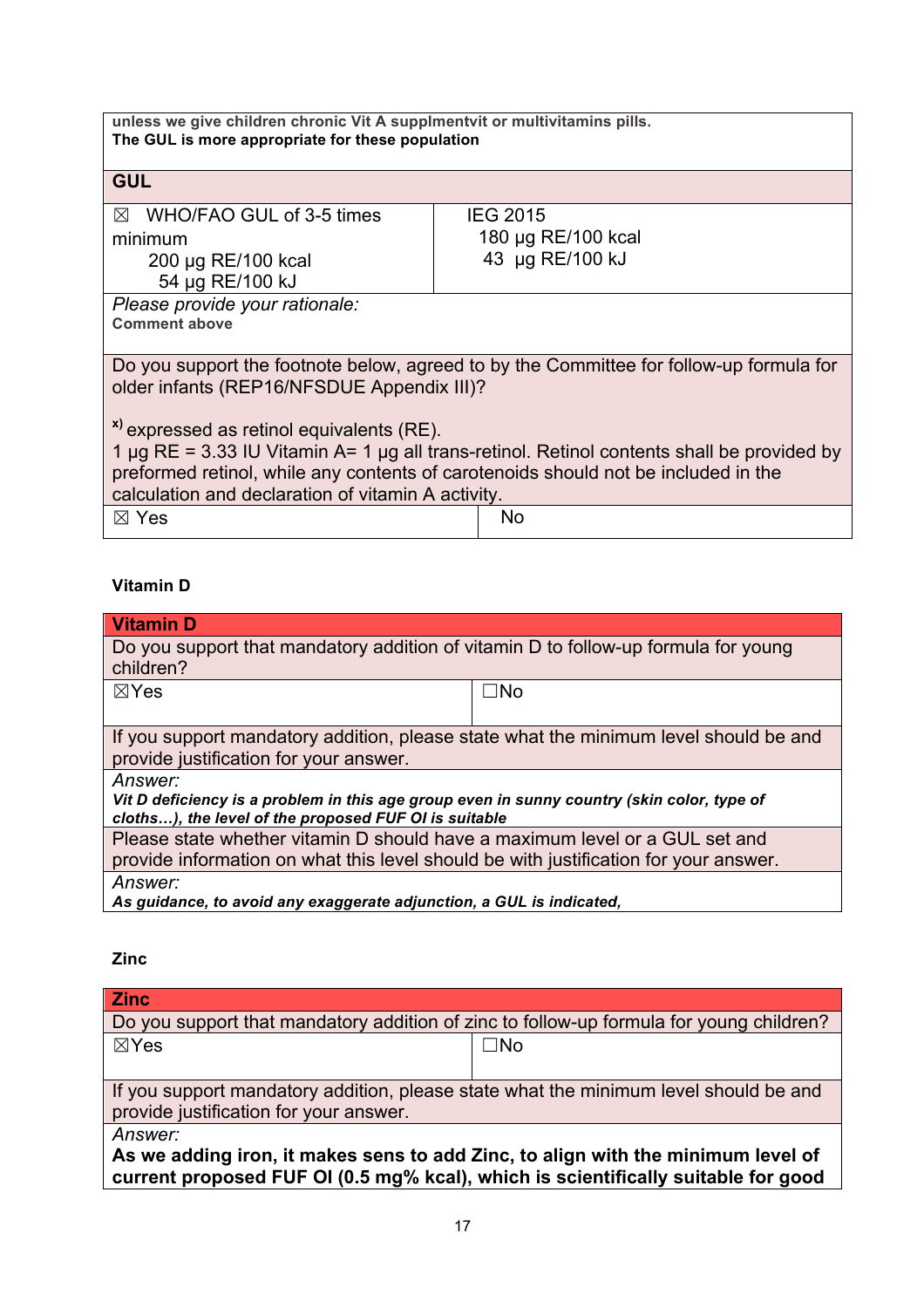# **metabolism iron/zinc**

Please state whether zinc should have a maximum level or a GUL set and provide information on what this level should be with justification for your answer.

*Answer:*

*For the same reason than a FUF OI, we suggest the same GUL which is safe and suitable in avoiding the technical issues* 

## **Vitamin C**

| <b>Vitamin C</b>                                                                                                                                                     |           |  |
|----------------------------------------------------------------------------------------------------------------------------------------------------------------------|-----------|--|
| Do you support that mandatory addition of vitamin C to follow-up formula for young<br>children?                                                                      |           |  |
| $\boxtimes$ Yes                                                                                                                                                      | $\Box$ No |  |
| If you support mandatory addition, please state what the minimum level should be and<br>provide justification for your answer.                                       |           |  |
| Answer:<br>Vit C is an important ingredient, to prevent the loss of this vitamin during the storage of this food,<br>it is desired to align to the FUF OI 10 mg%Kcal |           |  |
| Please state whether vitamin C should have a maximum level or a GUL set and<br>provide information on what this level should be with justification for your answer.  |           |  |
| <i>Answer:</i><br>It is not in excess in diversified diet, and we suggest a precautionary approach and aligned with<br>the current suggested FUF OI GUL 70mg%Kcal    |           |  |

## **Vitamin B12**

| <b>Vitamin B12</b>                                                                                                                                                                                                   |           |  |  |  |
|----------------------------------------------------------------------------------------------------------------------------------------------------------------------------------------------------------------------|-----------|--|--|--|
| Do you support that mandatory addition of vitamin B12 to follow-up formula for young                                                                                                                                 |           |  |  |  |
| children?                                                                                                                                                                                                            |           |  |  |  |
| $\boxtimes$ Yes                                                                                                                                                                                                      | $\Box$ No |  |  |  |
|                                                                                                                                                                                                                      |           |  |  |  |
| If you support mandatory addition, please state what the minimum level should be and                                                                                                                                 |           |  |  |  |
| provide justification for your answer.                                                                                                                                                                               |           |  |  |  |
| <i>Answer:</i>                                                                                                                                                                                                       |           |  |  |  |
| AS intakes of 0.9 ug vitamin B12 per day was adequate for the majority of young children (12-36<br>months) based on the WHO/FAO and several other RASBs including the IOM, EFSA, NIHN, and<br>NHMRC/MoH <sub>4</sub> |           |  |  |  |
| We suggest aligning with the current FUF OI, which is almost 15% of the adequate intake.                                                                                                                             |           |  |  |  |
| Please state whether vitamin B12 should have a maximum level or a GUL set and                                                                                                                                        |           |  |  |  |
| provide information on what this level should be with justification for your answer.                                                                                                                                 |           |  |  |  |
| Answer:                                                                                                                                                                                                              |           |  |  |  |
| For the principle of being less prescriptive and flexible, we suggest the GUL which could be the<br>reduced fat cows' milk level, which is still less than twice the RDI level                                       |           |  |  |  |